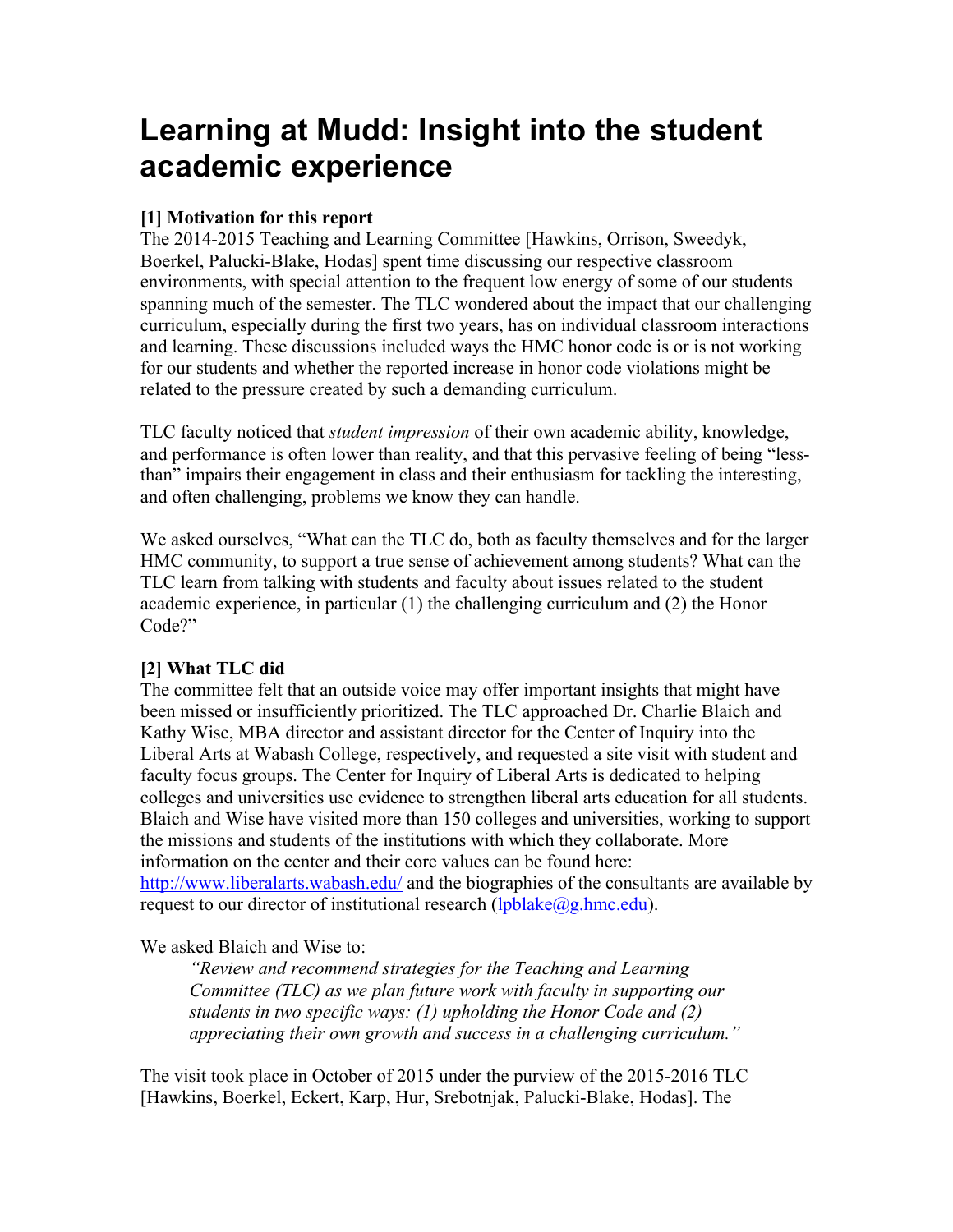faculty (again in small groups of 3-8) over a period of two days. consultants were provided survey data (e.g. CIRP Freshmen Survey, CIRP Senior Survey, NSSE). Blaich and Wise met with 24 students in small groups of 2-8 and 31

# **[3] Who was involved?**

faculty). A two-pronged strategy was used to invite both students and faculty. First, we sought to invite faculty and staff with specific administrative responsibilities germane to the topics (Deans, Associate Deans, VP, members of the TLC and Honor Code working group). Of those, all but one was able to attend at least one conversation with the consultants (14

 through the stratified random sample, 17 participated (55%) in at least one conversation Additionally, to attempt broad and adequate representation, faculty members were invited to participate in conversations using a stratified random sample to ensure that all departments, ranks, and genders were represented. Of the 31 faculty members invited with the consultants.

We followed the same method for students. Targeted student groups included ASHMC, the Honor Board, and members of the work-life balance group. In addition to the student groups mentioned, the TLC invited a random sample of 40 students from each class year to meet with the consultants. Because the response rate to this general invitation was low among the randomly selected students (1%), after conferring with the consultants, the TLC extended the same invitation to students enrolled in weekly wellness groups to participate. TLC members also reached out to their first year advisees and Core lab students.

It is important to point out that the students who opted in to the discussions may or may not represent the typical student experience. The consultants were brought in to help us understand the nature of two specific issues and what might be underlying and intertwining them.

## **[4] The outcome**

Blaich and Wise provided a detailed report of their conversations as well as their own reflections and general recommendations to the TLC. It is this detailed report that we are providing here. While the report was intended for the TLC, we felt that this report may inform upcoming discussions within the newly reinstated Honor Code Working Group and the Core Curriculum Working Group and that all faculty members should have access to this report.

FEC is hosting a round table discussion on this report and related issues during the special faculty meeting time on March 10. Members of TLC will join the tables. The TLC is interested in targeting future programming (Talking Teaching Lunches, for example) in response to faculty conversations during this round table discussion.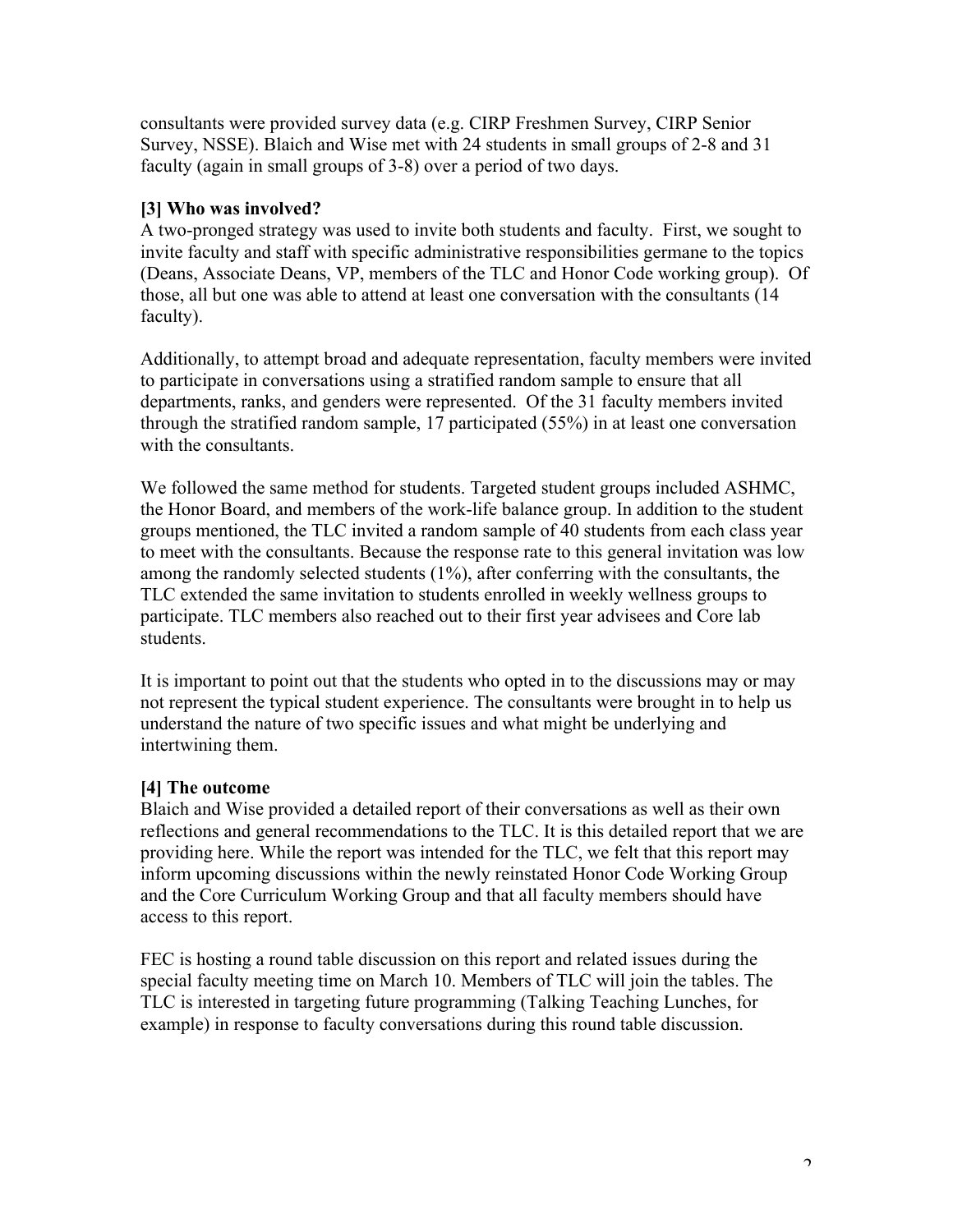Center of **Inquiry** 

 To: The members of the Harvey Mudd Teaching and Learning Committee From: Charlie Blaich and Kathy Wise RE: November visit to Harvey Mudd College Date: 2/1/16

#### Summary

 At the request of Harvey Mudd's Teaching and Learning Committee (TLC), we visited Harvey Mudd in early November 2015 to speak with students, staff, and faculty and identify strategies that would aid the TLC's efforts to help Harvey Mudd students (1) uphold the Honor Code and (2) appreciate their own growth and success in a challenging curriculum. The following themes emerged from our conversations:

- We were pleased to hear how often students talked about Harvey Mudd's unique mission as a liberal arts college that focuses on mathematics, the physical and biological sciences, and engineering but aims to more broadly educate her students. Many students said that they came to Mudd because they loved learning about science, but they saw themselves as having talents, skills, and commitments beyond the sciences that they wanted to develop or express, and they saw Harvey Mudd as a place that would allow them to do "both-and" rather than choose one over the other.
- All of the students we spoke with were committed to Mudd, appreciated the education they were getting there, and felt they were part of the Mudd community. Even though they made positive comments about the college, their peers, and many of the faculty, they also often and consistently talked about the negative impact of Mudd's workload on their growth and development. Students often framed their out-of-classroom work in terms of focusing on getting done what was due the next day, with little time for thinking about longer-term assignments, especially the kinds of assignments that required reflection.
- The workload led many students to focus on content in their technical courses to the exclusion of the kinds of broader, more liberal arts pursuits both in and outside of the classroom. A number of students spoke eloquently about how they consciously gave up on the hope that had brought them other disciplines and interests outside of the sciences. And the students we spoke with saw this concession as their failure. to Mudd – the opportunity to get a challenging education in the sciences while also exploring
- • While most faculty were aware of students' struggles, there was a divide among the faculty in how they wanted to work with students who were struggling. Some faculty were sympathetic, worked to help students deal with the challenges, and thought that Harvey Mudd needs to change to give students a little breathing room. These faculty checked in on students and ask how they were doing, were more flexible about deadlines, shared how they struggled with their workload, and encouraged students to ask questions. They helped students to continue working hard without feeling like failures because they were struggling. As one student said, these faculty "empowered learning."
- • However, a significant number of faculty thought that Harvey Mudd students had, over time, become less capable of, and less interested in, meeting the challenge of Mudd's difficult curriculum. While it is not unusual for us to hear faculty lament "the decline in the quality of students," what was unusual, in our experience, was that many students had heard and felt this sentiment from some of their faculty.
- The students had also heard that they weren't as good as Mudd students in the past because there are more women and underrepresented ethnic minorities at Mudd now. While some students brushed off these comments, others either resented them or took them to heart.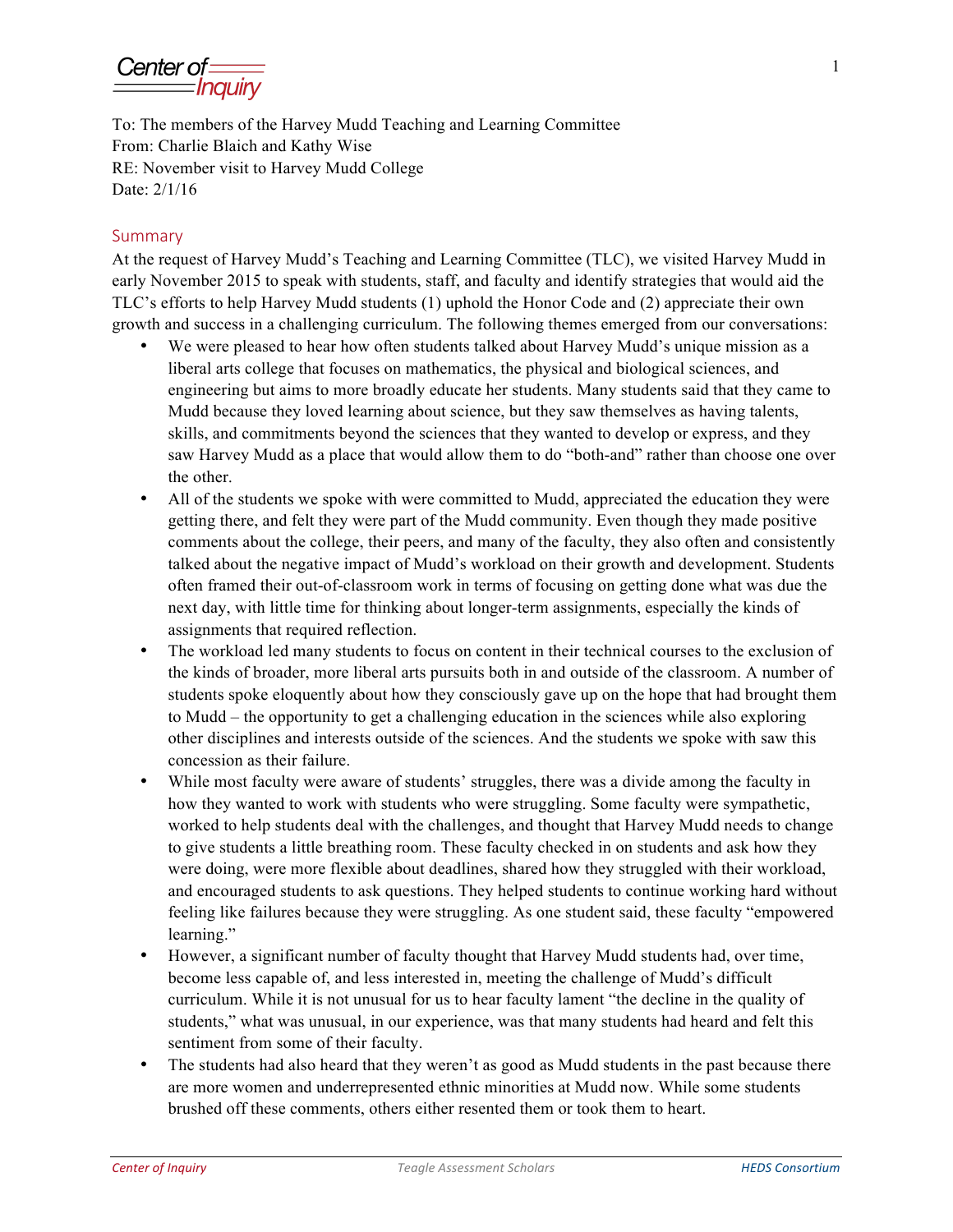Center of *Inquiry* 

- This divide among faculty about whether Mudd students today are less qualified for Mudd than students in the past was also evident in discussions about the Honor Code. Some faculty argued violations stemmed from students' inability to meet Mudd's challenging curriculum and their willingness to take shortcuts to achieve desired results. that students didn't have time to reflect on and take in the deeper implications of the Honor Code because they had too much work. Other faculty believed that the increase in Honor Code
- • Students and faculty also understood the purpose of the Honor Code from different perspectives. Faculty viewed it as a way of teaching personal and professional integrity, while students largely saw it as a social compact among members of the Mudd community to be good to one another.
- There appears to be a strong competition among technical departments to occupy as much of students' time as they can. This leads to a "ratcheting effect toward a zero-sum game" in which any increase in the workload of one department comes at the expense of the amount of time students can spend working on assignments from other departments. From the standpoint of the curriculum, the HSA courses lose in this competition—yet these are the very courses that are supposed to help Mudd be more than just a technical institution.
- In our view, for Harvey Mudd to fulfill its mission as a liberal arts engineering, science, and mathematics college, the curriculum has to be revised to create more time for students to work on and engage more fully in the residential life of the college. Likewise, for the Honor Code to reach structures that allow students to reflect on and discuss the deeper purposes behind the Honor Code. If they do consider revising the curriculum, we hope that Harvey Mudd faculty think of deep student engagement as a limited resource—an intellectual commons, like common grazing unique and important mission. And a commons like this will wither if departments think of work in their discipline as the most important work that students have to do. reflective projects, consider the deeper content of disciplines outside of their technical courses, its full potential as a teaching tool, the Harvey Mudd faculty will have to create space and land—that has to be shared among all of the departments if Harvey Mudd is to fully meet its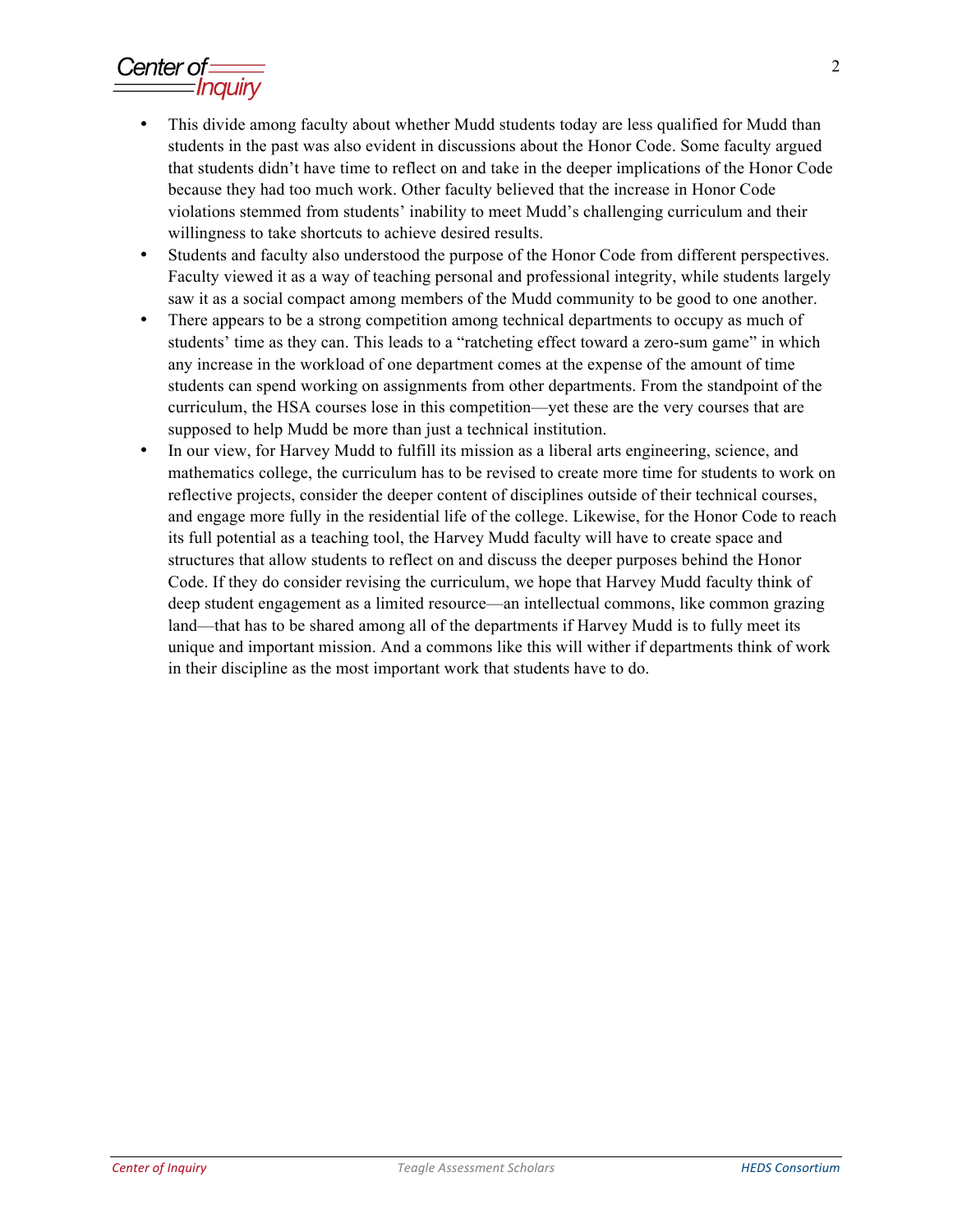Center of

#### Introduction

 We appreciated the chance to visit Harvey Mudd College on November 2–4, 2015 and talk with 24 students and 32 faculty and staff. The open, heartfelt, and sometimes difficult conversations displayed a passion for Harvey Mudd, both as it is and for what it could be. We are grateful for the time that people took to speak with us.

 In this memo, we summarize the themes we heard during our conversations, and we reflect on how these themes connect with our understanding of Harvey Mudd's curriculum and mission as well as the questions that Mudd's Teaching and Learning Committee (TLC) asked us to address during our visit. We include quotes and paraphrases in this memo so that you can hear what we heard from students, faculty, detailed notes from which we have pulled the quotes and paraphrases. While we have marked the comments from our conversations as quotations in this report, they do not all reflect what we heard verbatim. We are, however, confident that any paraphrases accurately capture the ideas and sentiments and staff in their own words. We did not record our conversations during the visit, but instead took that students, faculty, and staff discussed.

 We were excited to visit Harvey Mudd College. We have worked with other technical colleges, as well as STEM departments at larger universities, but we have never worked with an institution that so clearly connects science and other liberal arts disciplines to a student's responsibilities after college. According to its mission,

 Harvey Mudd College seeks to educate engineers, scientists, and mathematicians well versed in all of these areas and in the humanities and the social sciences so that they may assume leadership in their fields with a clear understanding of the impact of their work on society.<sup>1</sup>

 On its website, Harvey Mudd identifies itself as a liberal arts college. "We're one of the premier engineering, science and mathematics colleges in the United States. We're also unique because we are a liberal arts college." In making this claim, Harvey Mudd adopts the classic liberal arts focus on providing students a broad education, including powerful out-of-classroom experiences:

 Maybe at some places, but not at Harvey Mudd . . . Mudd offers nine engineering, science and mathematics-based majors, all grounded in a solid core curriculum that know that you don't have to sacrifice your interest in music or art (or anything else) to be good scientists. And because an understanding of history and politics will make us more effective engineers, chemists, lawyers, doctors and human beings. Add to that all of the hands-on experience we get through our high-level research projects and through our world-renowned Clinic Program, and we fearless Mudders go into the world ready for Aren't engineering, science and mathematics mutually exclusive of the liberal arts? includes a healthy dose of humanities and social science courses. Why? Because we anything.

 Not that Mudd's all academics. We're people, too. Longboards get us around campus, the Honor Code gives us freedom and responsibility, pranks keep us laughing, and parties

<sup>1</sup> https://www.hmc.edu/about-hmc/mission-vision/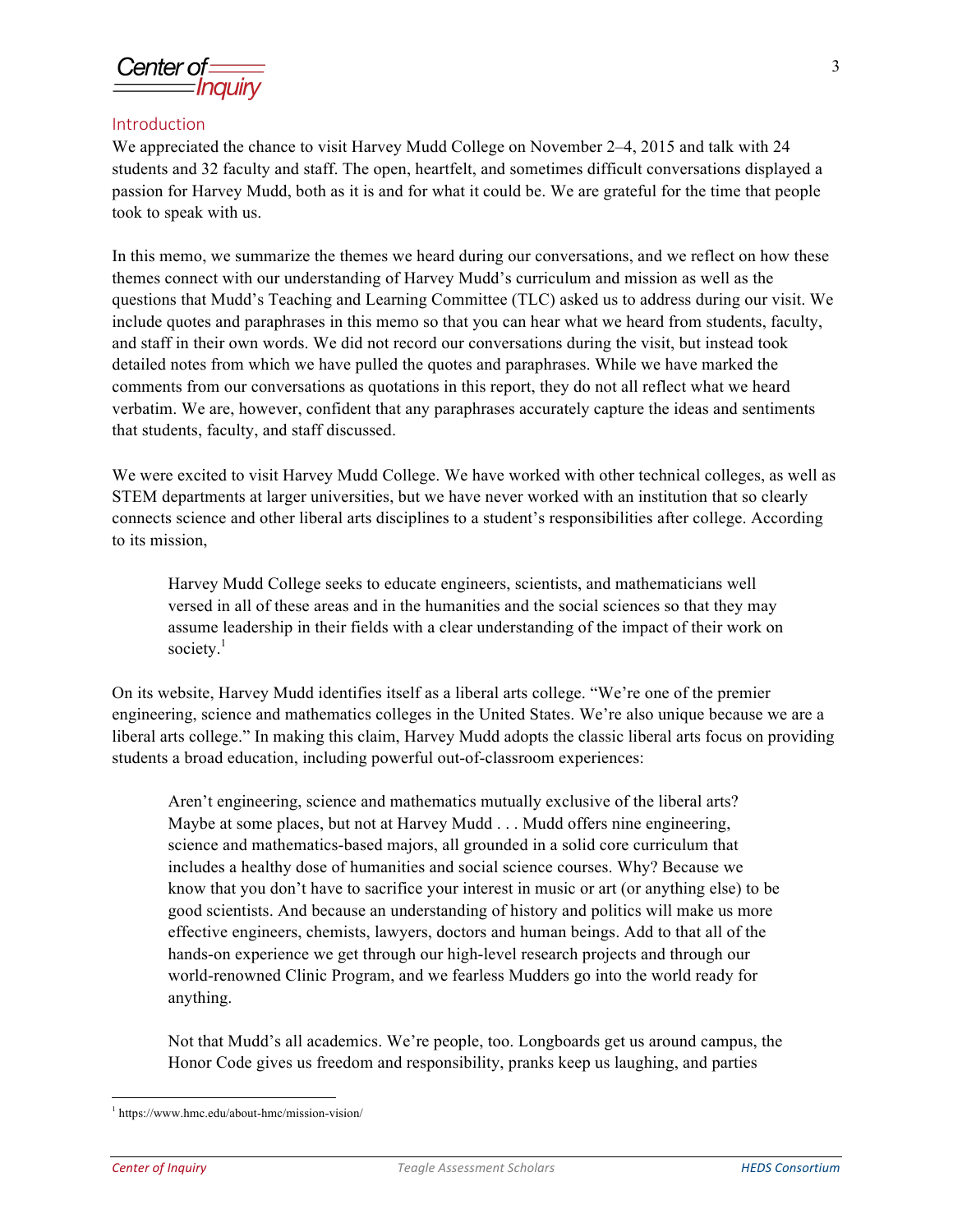Center of

 make us famous. So not only do we know how to get things done, we know how to have a good time.<sup>2</sup>

 Over the last 14 years, we have enjoyed the opportunity to examine liberal arts colleges in the Center of Inquiry's research,<sup>3</sup> and the claims that Harvey Mudd makes about blending challenging work in broader purposes and commitments are all consistent with what accounts for the effectiveness of liberal arts colleges. academic disciplines, opportunities to integrate and make connections across disciplines in the arts and sciences, hands-on work, rich out-of-classroom experiences, and a dedication to developing students'

 For our visit, the Harvey Mudd Teaching and Learning Committee asked us to "review and recommend strategies for the TLC as we plan future work with faculty in supporting our students in two specific ways: (1) upholding the Honor Code and (2) appreciating their own growth and success in a challenging curriculum."<sup>4</sup> After reviewing our notes and reflecting on what we heard during our visit, we decided that reviewing the second part of our charge would set the context for addressing the first part of our charge, and this is the order we follow in this memo.

#### Do Harvey Mudd students appreciate their own growth and success in a challenging curriculum?

We spoke with the members of the TLC in summer 2015 to prepare for our visit. During our conversation about this part of the committee's charge, we heard something that puzzled us more than the official charge. We heard, "Mudd students don't seem to realize how good they are, and they don't seem to take joy in their successes at Mudd." In our work with over a hundred colleges and universities, we have never been asked to address a concern like this before. However, now that we have visited Harvey Mudd and talked with Mudd students, we see the concern as important and completely on target. Indeed, our conversations with students, and some faculty and staff, were among the most emotionally powerful and, too often, sad that we've ever had visiting an institution. We'll start by reviewing what we heard from students and then reflect on what we heard from faculty.

#### *Students' discussion about their workload at Harvey Mudd*

 We were taken aback in many of our conversations with Harvey Mudd students about their academic workload. Students reported that their workload was challenging and, more importantly, unending. The workload didn't sound like it was the result of one or two exceptionally difficult courses, or one or two especially demanding faculty, but instead consisted of lots of work from almost all of their courses. Students' conversations often focused on their struggles to come to grips with their inability to juggle the workload so that they could give their best performance in all of their classes. Throughout our conversations we heard a kind of "focus-only-on-what's-due-tomorrow" tunnel vision that students adopted to survive. On its own, the focus was admirable, and certainly useful to develop as a skill for

<sup>2</sup> https://www.hmc.edu/about-hmc/

<sup>&</sup>lt;sup>3</sup> For example:

 • Pascarella, E. T., Cruce, T. M., Wolniak, G. C., & Blaich, C. F. (2004). Do liberal arts colleges really foster good practices in undergraduate  education? *Journal of College Student Development*, *45*, 67–84.

<sup>•</sup> Pascarella, E. T., Cruce, T. M., Wolniak, G. C., & Blaich, C. F. (2005). Liberal arts colleges and liberal arts education: New evidence on  impacts. *ASHE Higher Education Report, 31*.

 • Seifert, T. A., Salisbury, M., Pascarella, E. T., Blaich, C.F. (2010). Liberal arts colleges and good practices in undergraduate education:  Additional evidence. *Journal of College Student Development, 51*, 1–22.

<sup>•</sup> Pascarella, E. T., Wang, J., Trolian, T. L., & Blaich, C. (2013). How the instructional and learning environments of liberal arts colleges enhance cognitive development. *Higher Education*, 66(5), 569-583. enhance cognitive development. *Higher Education, 66(5), 569–583*. <sup>4</sup> From the document "TLC Wabash Visit Schedule 2015"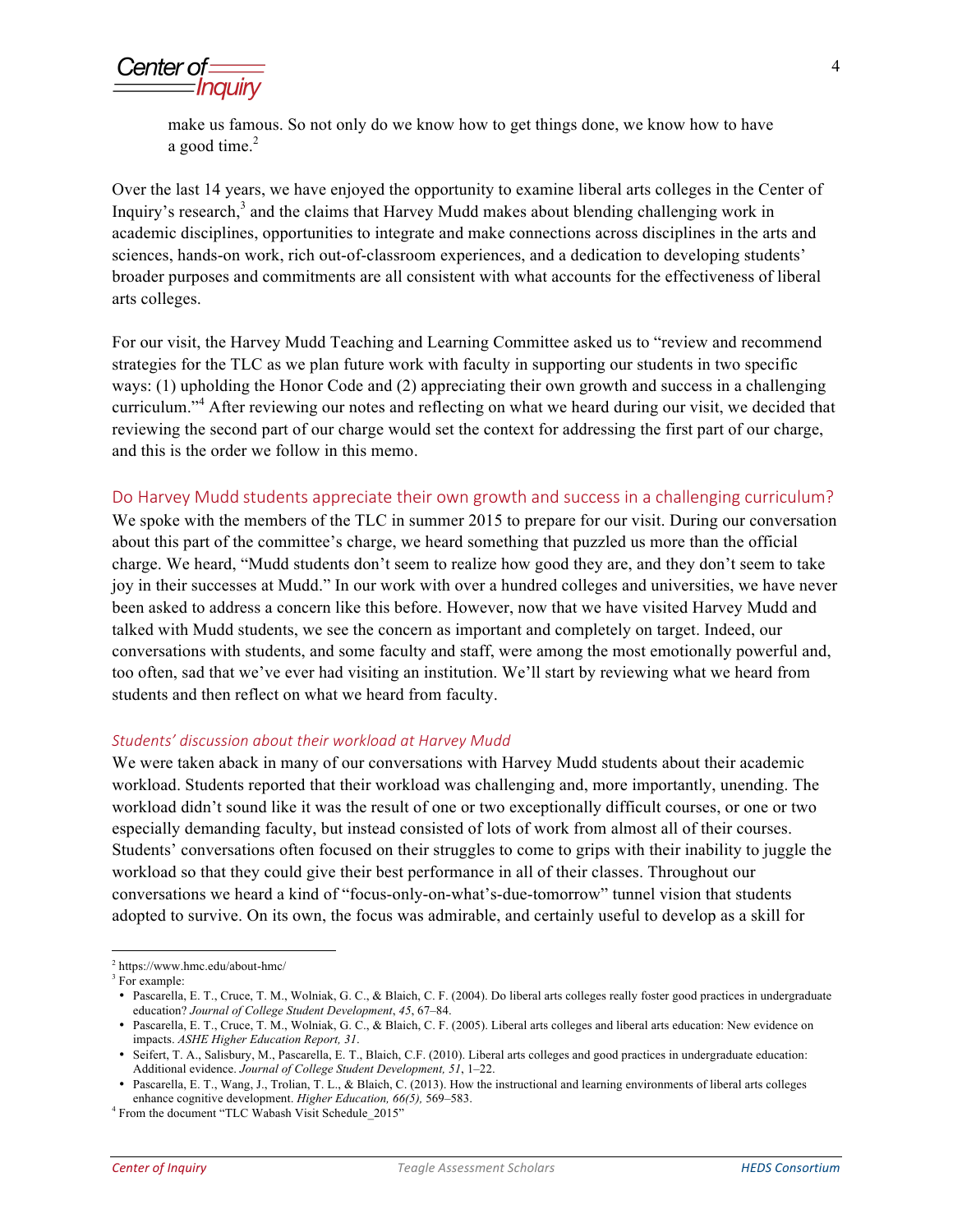Center of

 emergency situations, but it's not a strategy that is conducive to the kind of broad educational goals that Mudd describes for itself.

#### Student comments about their workload

- "One of the struggles when I came to Mudd was to learn how to study and time management."
- • "I realized there would be more flexibility in college, but it was much harder than I thought it would be."
- "You're always thinking, 'What's the next thing to do?"
- "I have no extra time for anything really."
- • "I know I'm not procrastinating because I don't have the time. I worry that my shower takes too long."
- • "I want to have time to go to the store, buy food, get a haircut, do laundry, but I can't because anytime I spend doing that is time I'm spending not doing homework."
- • "Usually I stop when everything is done for the next day, but there's always more stuff to do."
- "The first semester is hard but doable. It's not as bad because it is pass/fail. The second semester is horrible. I was working so much, and I don't remember anything."
- "There's always this 'Sunday scare' as you look out at the week ahead."
- "I ask myself, 'Am I mostly done, do I mostly understand?' If so, then it's time to move on."
- "If you get sick or you have mental health problems, everything goes out the window."
- • "Every time I choose to sleep eight hours or go for a run in the morning, I'm very aware that that's coming from my work on a problem set. There's just not enough time in the day."
- • "The presentation during orientation that talked about workload said that you ended up with two extra hours a day. And if you want to chat with a friend or go to a diversity workshop, you lose those hours."
- "I felt like I was being clubbed in the head by problem sets."
- • "I feel like I'm lying to prospective students sometimes. I feel like I should say, 'Sometimes everything will come crashing down on your head, and you will hate it.'"
- "The Core is just like living day-to-day."
- • "Getting work done at Mudd is a triage system. It's like living paycheck to paycheck. You're doing all of the problem sets, the things you need to get done every day, and then a big paper or an exam comes or you get sick and it's a car crash."
- "I do genuinely love being at Mudd. And when I can take a step back, I realize this. But being here is a grind. It's never-ending. The 'living paycheck to paycheck' analogy is perfect."

#### What impact does the struggle with Harvey Mudd's demanding workload have on students' sense of their *own growth and success?*

 The most consistent theme we heard in our conversations with students about how they responded to their workload was what they had to give up to do okay. It's important to unpack this theme into its two parts: "giving up things" and "doing okay." Almost all of the students talked about what they had sacrificed to stay at Mudd. Sometimes it was talking with friends, exercising, or taking care of personal things, and other times it was "giving up pieces of themselves," including giving up a chance to practice their faith, their interest in things outside of science, volunteering for community service, playing an instrument, playing sports, or as some of them put it, giving up "some part of their identity."

 The second part of the theme was "doing okay." In a number of our conversations with faculty, they pointed out that Harvey Mudd students were used to being among the best students in their high schools,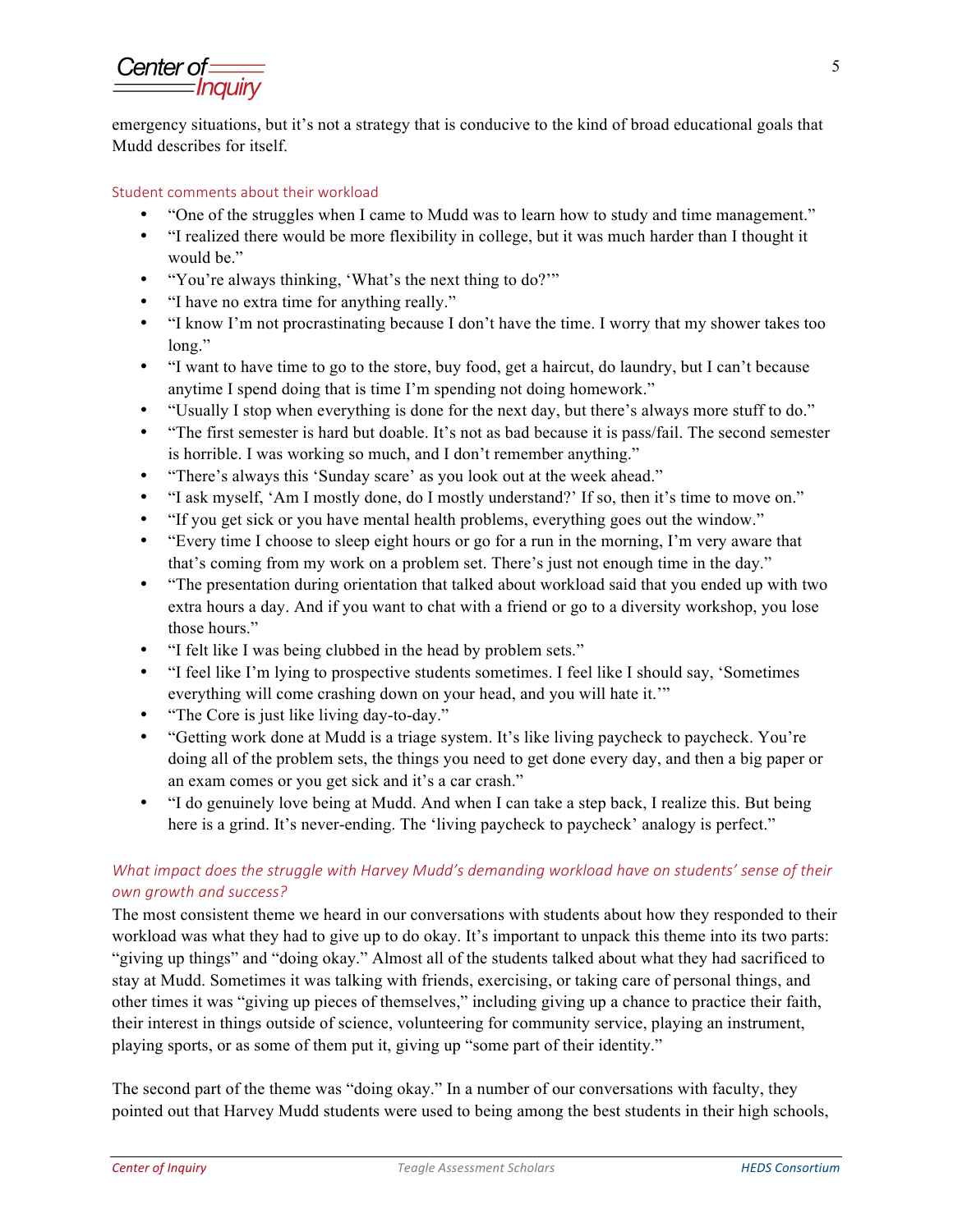Center of

 below average at Harvey Mudd. We agree that this must be a challenging transition. And it may, in part, be why so many students talked about not competing with other Mudd students, only with themselves. But we think this misses some of what is so challenging for Harvey Mudd students. We don't think students are challenged by the idea that they aren't better than other students at Mudd. We think that they are challenged by the knowledge that they could do so much better in many of their classes if only they had the time. But for many students, the sum total of the work across their classes means that focusing on one or two classes for too long will hurt their performance in their other classes. Many of the students we spoke to had compromised and chosen middling grades for most of their courses rather than high grades in some and very low grades in others. In light of these conversations, the observation that we heard in our first phone call with Mudd's Teaching and Learning Committee makes sense. They said, "Mudd Mudd." For many of the students we talked to, "success" meant making it through by giving up the idea that they could excel in their courses and accepting "good enough," but at the same time believing that they could have excelled in most of their courses if they just had more time. In essence, Mudd students are constantly confronted with problem sets, exams, labs, and projects in which they won't be able to perform as well as they could. and they talked about how difficult the transition is for students to suddenly be only average or even students don't seem to realize how good they are, and they don't seem to take joy in their successes at

#### Student comments about the impact of their workload

- • "Classes are so hard; I feel like I accomplished nothing."
- "I'm barely keeping up with my courses; I'm not good enough."
- • "You need to teach yourself that it's okay not to do your best to get everything done. And it's very hard to do this."
- • "High school doesn't prepare you to fail. Your identity is tied to being smart and doing well. The transition at Mudd is hard."
- "I feel like I'm constantly behind. I know this isn't all Mudd. These are also expectations I put on myself."
- "I couldn't spare the brainpower to actually learn what I was doing in the Core. I was just trying to get through it."
- "The trial by fire here takes the whole four years. You don't feel like you master it until after you leave. I hear from alums that work requires less time than Mudd does."
- • "I forgot that I loved my major for a little. I'm so frustrated. How can it still be good when I'm having so much trouble? I need to remember that it's beautiful and that learning can be fun."
- week. I feel so much guilt. I was so unproductive. I should've done more homework." • "I didn't work this weekend, and I feel happier about where I am. But I am so screwed for this
- • "I felt guilty about signing up to tutor someone. I wished I hadn't signed up because then I would have more hours for homework. But when I actually go and am doing the tutoring, I'm happy and remember why I signed up for it."
- • "It feels horrible when I can't take care of myself or my friends because I have so much to do."
- "Do I help a friend or do I get an hour of sleep?"
- • "There's this cycle of needing to do more, and more, and more. It never ends. If I'd done more, maybe this week wouldn't have been so bad."
- • "I thought that Harvey Mudd would be the best place ever. I had a real passion for using technology for social good. But everything is so compartmentalized—it's hard to see how this work does any good. I felt like a robot; I wished I was a robot because it would help me get through all of the work."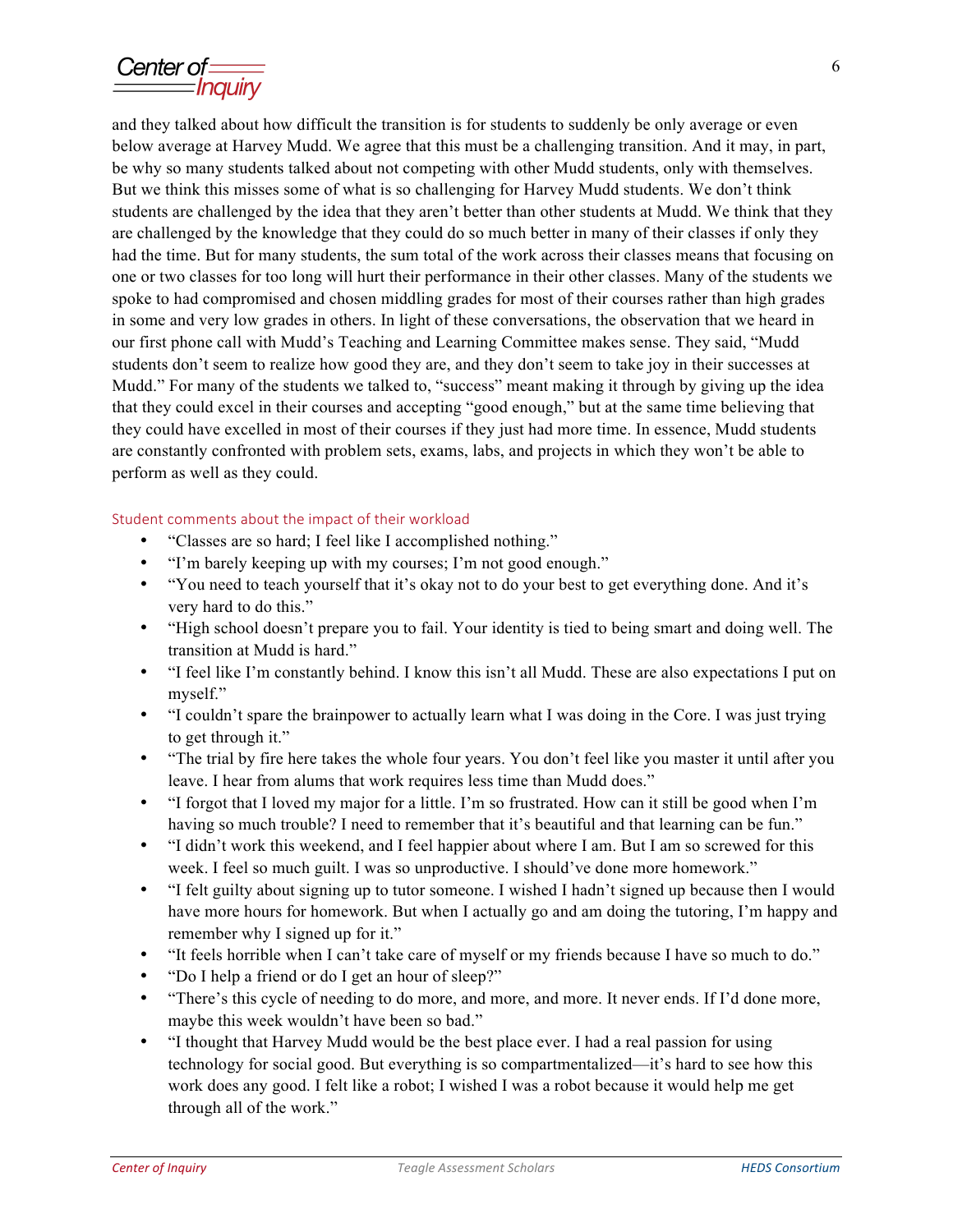# Center of

- • "You're surrounded by so many talented and smart people that you lose sight of your talents and wonder, 'Am I doing enough?'"
- • "If we want to change things and get a better work–life balance, the students will have to fight for it. And the irony is that we don't have the time."
- "Mudd is intrinsically time-consuming. I don't have time for many things I used to like, like reading for fun. You need to prioritize or choose what you want to do. I tried rugby, but I gave that up because I didn't have the time."
- • "I feel guilty if I don't join any clubs. I know I don't have the time, but I feel like I should do things outside of class."
- • "I've learned to take breaks, but I feel like I'm not getting the most out of college because of this. Faith plays a big role in my life, and resting on the Sabbath is part of the equation. But this makes me feel somewhat inferior. And I find myself wondering whether I should've made the choice to go to services or whether I should be working."
- • "When I do nonacademic things that aren't valued by Mudd, I need to remind myself that these things are important to me. And it's very hard to do."
- "There was a moment when I said, 'Wait, would I recommend Mudd to other people?' and I realized I couldn't answer that question, and it was really hard for me to realize this."
- "Mudd breaks down your identity as a smart kid, but it doesn't give you a lot of space to explore other areas of you."
- • "I had to abandon part of my identity to get through the workload. And these things are part of what makes you you."
- • "You learn a lot here, but at what cost? You burn off a lot of material, parts of you, and what gets lost?"
- "At some point over your career at Mudd, everyone becomes a shell of themselves."

 One thing that some of the students gave up on was the liberal arts. As they focused on getting things done in their science courses, a number of the students we spoke with said their work in courses outside of the sciences came second, and it was something they could work on after they finished their work in their tech courses.

- • "Students here focus on their tech courses first. There's a pervasive idea that Hum courses aren't as hard or important. I wish HSA courses had the same structure, and were treated with the same respect, as other courses."
- "The humanities get downplayed. They seem easier, they're graded easier, and you can take them at other schools in the consortium."
- • "Impact on society is part of the college's mission, but it's divorced from your experience in the classroom."
- "You cope with the workload by taking humanities classes. This means that they're given less respect. Three techs and two humanities are okay; four techs and one humanities are very hard."
- "The humanities wind up being a checklist."

 Students talked about squeezing in HSA courses when they could, given the tech courses they needed to take to explore potential majors, fulfill the requirements for their majors, or "keep their options open." One student we spoke to said that she was taking four-and-a-half Hum courses in the first semester of her senior year because she couldn't get into them earlier. Students reported enjoying their HSA courses, but our sense was that they either didn't have the time to fully engage those courses or didn't understand that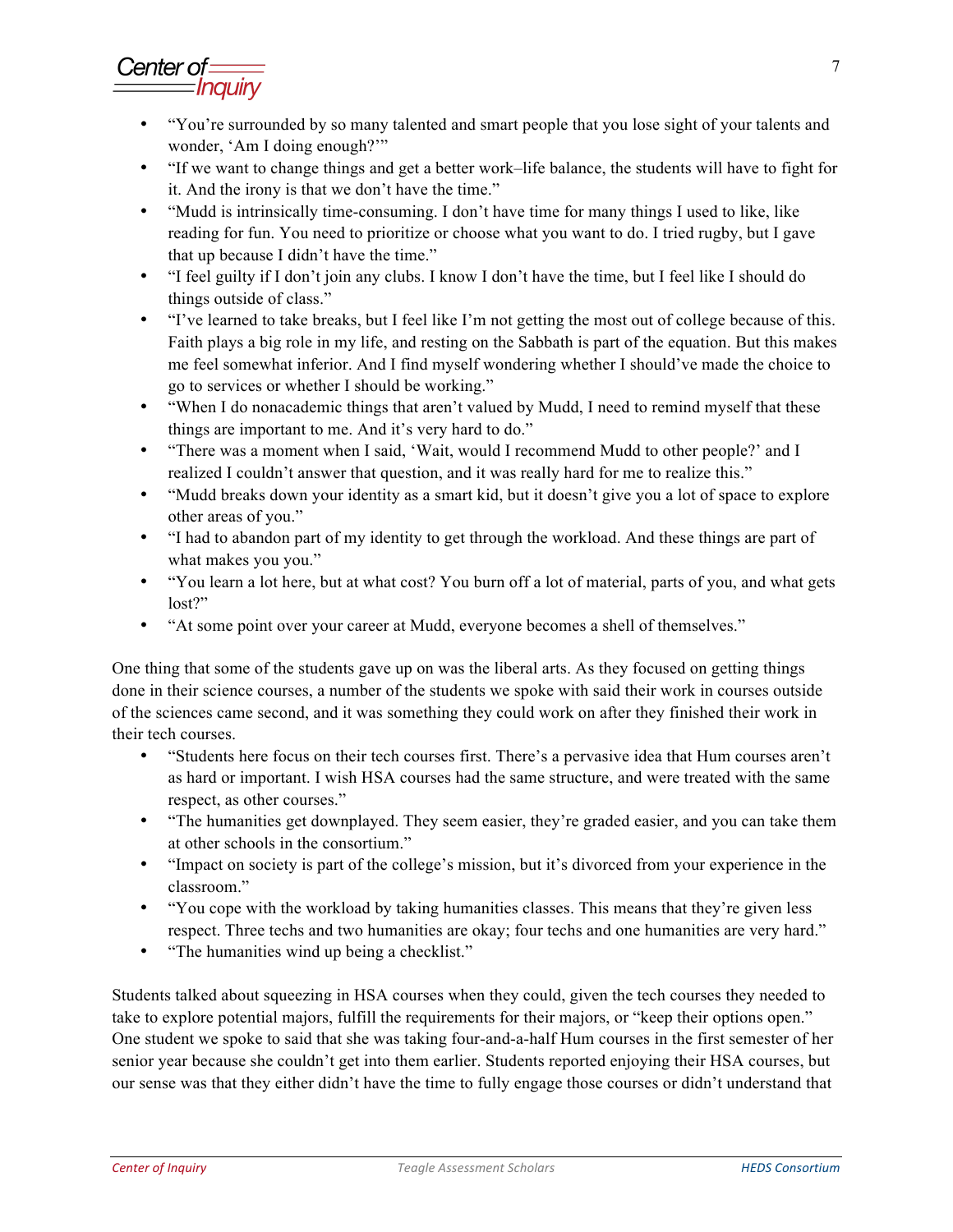Center of

 HSA faculty member put it, "How can you fit five-and-a-half courses in and read *Beowulf* well?" thinking about philosophy or art requires a different approach than completing a problem set. As one

 We understand that students, like everyone else, will have to make hard choices in order to pursue excellence. We also understand that college is a place where they should develop their ability to make such choices. But as we've read through students' comments to prepare this report and reflected on our interviews, we keep coming back to how Harvey Mudd describes its unique place among the premier engineering, science, and mathematics colleges in the United States:

 Maybe at some places, but not at Harvey Mudd . . . Mudd offers nine engineering, science and mathematics-based majors, all grounded in a solid core curriculum that know that you don't have to sacrifice your interest in music or art (or anything else) to be Aren't engineering, science and mathematics mutually exclusive of the liberal arts? includes a healthy dose of humanities and social science courses. Why? Because we good scientists.<sup>5</sup>

 Our sense is that for many of the students with whom we spoke Harvey Mudd is not living up to this promise.

#### *Faculty perceptions of students' workload and its impact on their development*

 Faculty were divided in their comments about whether and how well students were dealing with their workload. Some acknowledged and were concerned about their students' struggles and talked about times in and out of class when they tried to help students cope.

#### Faculty comments about student workload and its impact

- "Mudd has an oppressive curriculum."
- • "'Happy' is not a common way of describing Mudd students."
- • "When they graduate, there are a good chunk of Mudd students who aren't sure if they would do it again. It's a hard question for them, and they struggle with this."
- "There are no role models for students here. HMC seniors are burnt-out. They're not inspiring students to develop good habits."
- "All students can do physics here. They just can't do it with all the other things they have to do."
- "Play is not an institutional value here."
- • "Students don't have time to reflect or relax. Breaks are not a good thing. I asked one student who was struggling if I could walk him over to the Queer Resource Center and he said, 'No, that's 20 minutes that I need to use to focus on a problem set.'"
- • "Students are stretched so thin that if any little thing goes wrong, it all blows up."

 Students noted a number of positive things that some faculty did to help them adjust to Mudd, deal with admitted that they had struggled with the same concepts that students were struggling with. the workload, and learn. In particular, students noted faculty who were supportive, available, or who

<sup>5</sup> https://www.hmc.edu/about-hmc/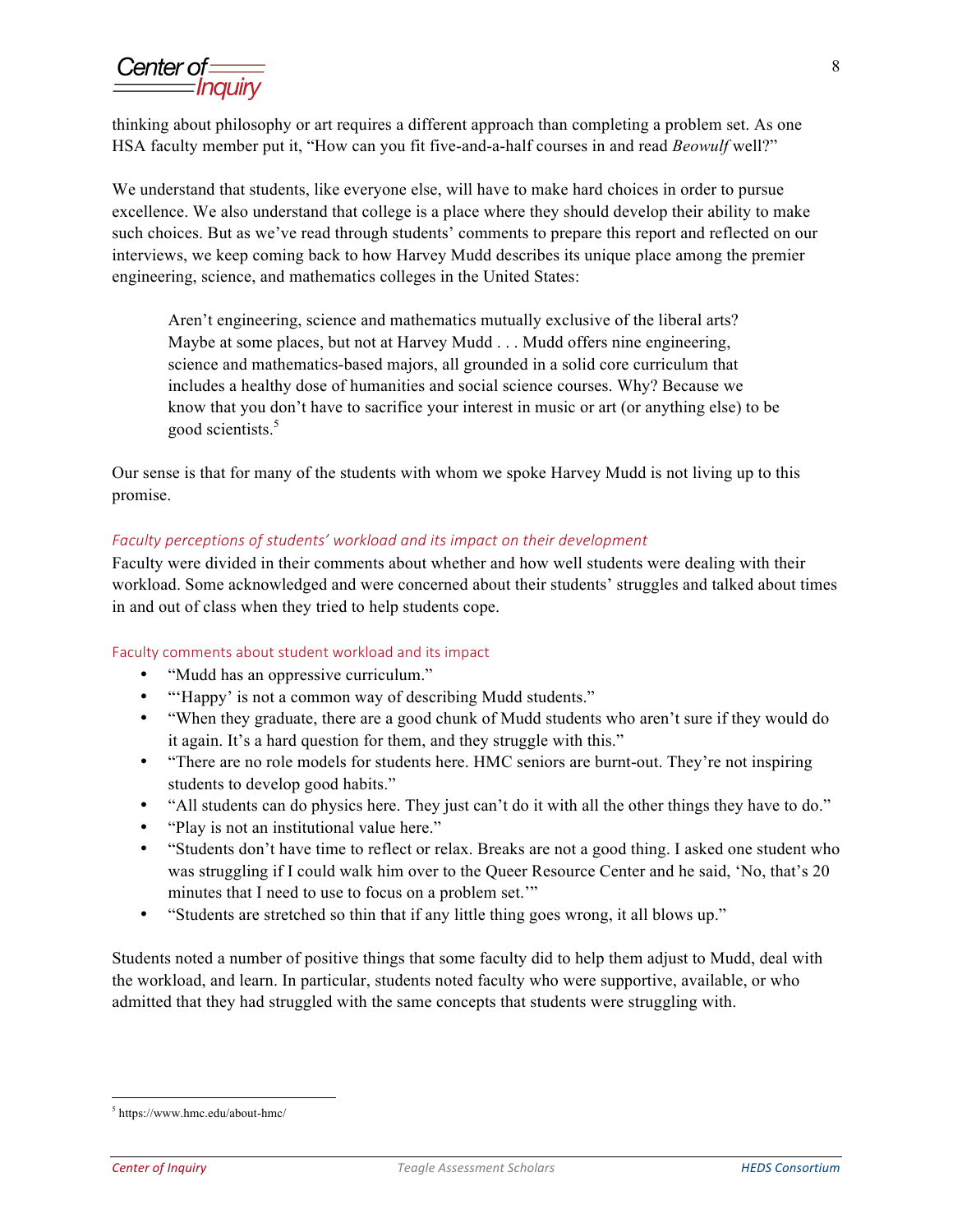Center of

#### Student comments about supportive things that faculty do

- "Faculty in Department X are so accessible—there are lots of places to go to get help, and they check in on you."
- "My best faculty are really clear about how they're going to grade."
- • "Some faculty are more understanding about the workload than others, and they give extensions. Of course, that just makes the work pile up."
- • "I appreciate faculty who tell me when they're struggling too. It tells me that I'm not a failure if I'm struggling."
- "I chose a faculty member as an advisor because he's open about his life."
- • "I appreciate faculty who are accessible. I emailed one professor at 10:00 p.m. and he responded right away. I'd never had a professor respond on the same day before that. This professor also had office hours every day."
- "There's a difference between being really knowledgeable/enthusiastic and being able to teach something to other people."
- "The best faculty let me know that it's okay to make a mistake—they create an open and welcoming space."
- "The best faculty are available—if I can't make office hours because of another class, I appreciate it when I can talk to faculty and get help."
- • "I really appreciate faculty that are invested in me and ask about me and my life. But that's too much to expect from everyone."
- • "One professor I had was great at empowering learning. Anytime a student asked a question (even if we'd gone over this information the week before), he'd say, 'That's a great question, it's fundamental and will help you learn.' No matter what level you're at, he's like, 'Good, you're making an effort.'"
- • "Professor X is a great teacher. She helped me learn how academia works, not just things at Mudd. She's encouraging and helps me see that people really do care."

 But a number of faculty thought that the concerns about student workload were exaggerated or emblematic of deeper issues in how Mudd's student body was changing. One faculty member argued that most students weren't really struggling with their workloads, but that they were being misled into believing that they were struggling by some faculty and other weaker students who were raising questions about the workload. Other faculty argued that Mudd's current students are less prepared academically and emotionally for the college's challenging environment than students in the past.

#### Faculty comments about changes in Mudd students

- "There's a question about ability vs. motivation. The demographics of our students have changed over time. I feel like our students are not as sold on a discipline in college. They come here and say, 'I'll do what they tell me.' They're not interested in science body and soul, and they don't want to immerse themselves."
- • "I spend a lot more time and energy trying to make it interesting for students."
- • "Students are different today. They don't know how to fail; they're coddled. Students are wedded to their phones."
- • "I had to lower my standards to teach here. Students don't know things that they should have learned in high school."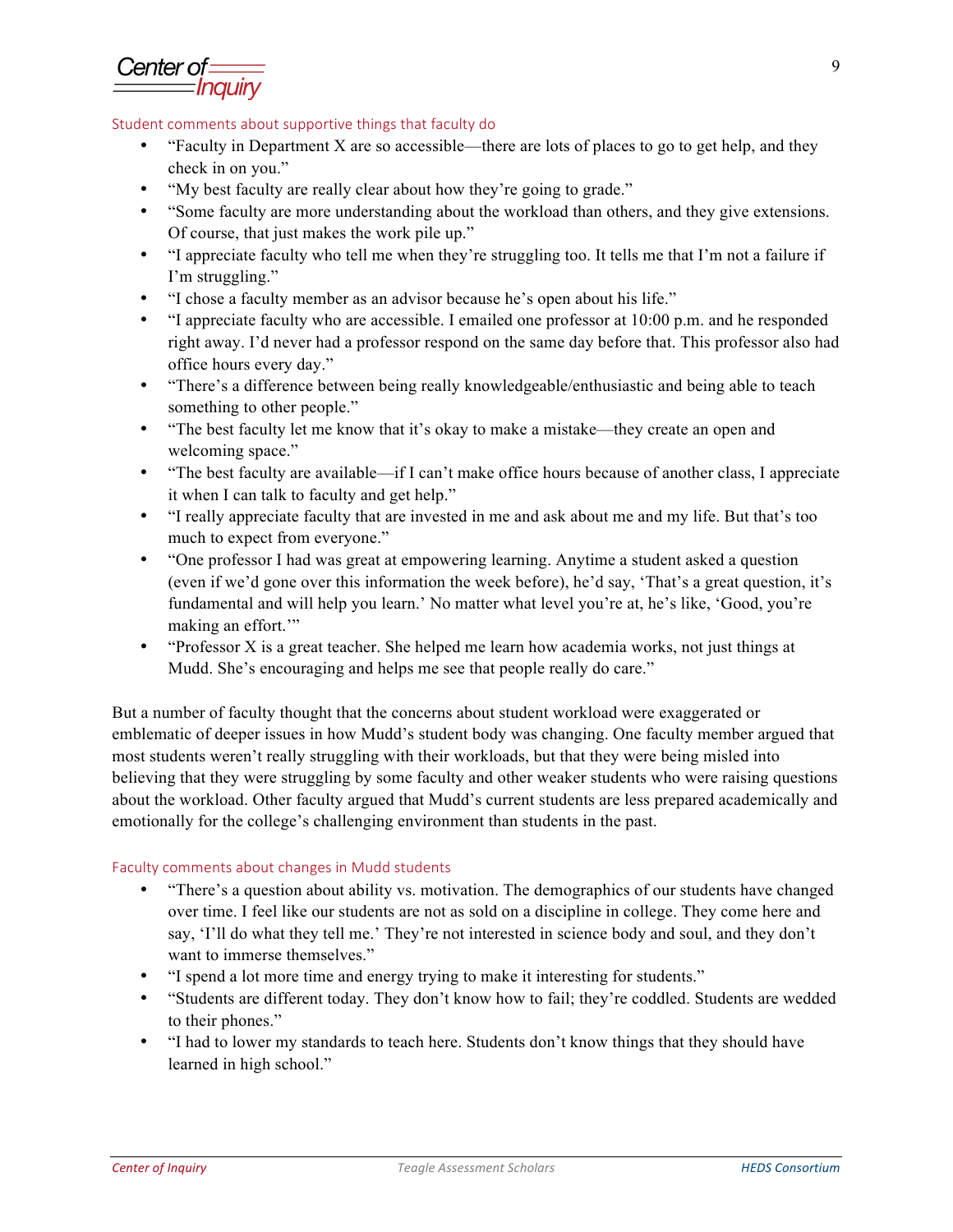Center of

- • "We've had admissions changes and no one has helped faculty understand how to deal with a more diverse student population. We get students with perfect ACT math scores who can't pass our math placement tests. Because of the increased student diversity, students need more help."
- • "Faculty are frustrated that students come to Mudd and don't know the math that faculty think they should. Faculty say, 'This is not the job I signed up for.'"

 admissions profile and the many impressive conversations we had with students. We understand that the skills and dispositions of students have changed. One of us started teaching college students over 30 years ago, and given what we've both experienced, we have no doubt that Mudd students today are different in some ways than Mudd students in the 1980s, and that those students were different in some ways from Mudd's first students in the 1950s. From an educational standpoint, we think that the question isn't whether the students we teach change from generation to generation, but how we understand and respond It's hard for us to square comments about the decline in the quality of Mudd's students with Mudd's to these changes.

 Some faculty understood these changes as something that called on them to work in different ways to get the most out of Mudd's talented students in order to "help all students succeed." For some faculty the changes were positive. As one faculty member said, "We're seeing large diversity in the preparation of our student body. Many of our students aren't from prep schools anymore. They're just as capable as our former students, but it may take them longer to do things." Another added, "Of course we have a different student body now. It's always been changing and always will. We have to adapt."

 Unfortunately, for a number of faculty, their comments about the challenges they faced in the classroom, or the challenges to the Honor Code, focused on a decline in the quality of students rather than on how they were developing their teaching skills and demeanor so that they could continue to be effective in the face of a talented but evolving student body. As we heard these and other conversations, we wondered whether we were hearing something akin to the "I hate Congress, but my representative is great!" thinking that is prevalent in national politics. When some faculty spoke about Mudd students *in general,*  they talked about declines in their students' abilities, knowledge, and aptitude. But when they talked about particular Mudd students, even those who had struggled, they spoke with more generosity.

 The difficulty is that students hear these negative comments not only from faculty but also from alumni. Many of the students we spoke to had heard the "Mudd-is-on-the-decline" story, and some students also referred to moments when faculty had said or done things that made them feel stupid or question whether they belonged at Harvey Mudd. Our sense is that these comments and behaviors came from a small subset of faculty, but unfortunately, many students were aware of or had experienced them. In one of the more heartbreaking moments of our visit, a female student of color agreed with the "We did it, why can't you?" comments she'd heard from alumni saying, "But Mudd is adding women and trying to diversify. The Core is weaker now. We used to have four semesters of math, no room for electives, and more labs."

## Student comments about unhelpful things that some faculty do

 • "Some faculty are more approachable than others. I wanted to go to office hours and asked my professor where his office was. He said, 'It's in the syllabus, look it up.' After that, I didn't want to go to office hours anymore—it felt like he was saying that I'm stupid."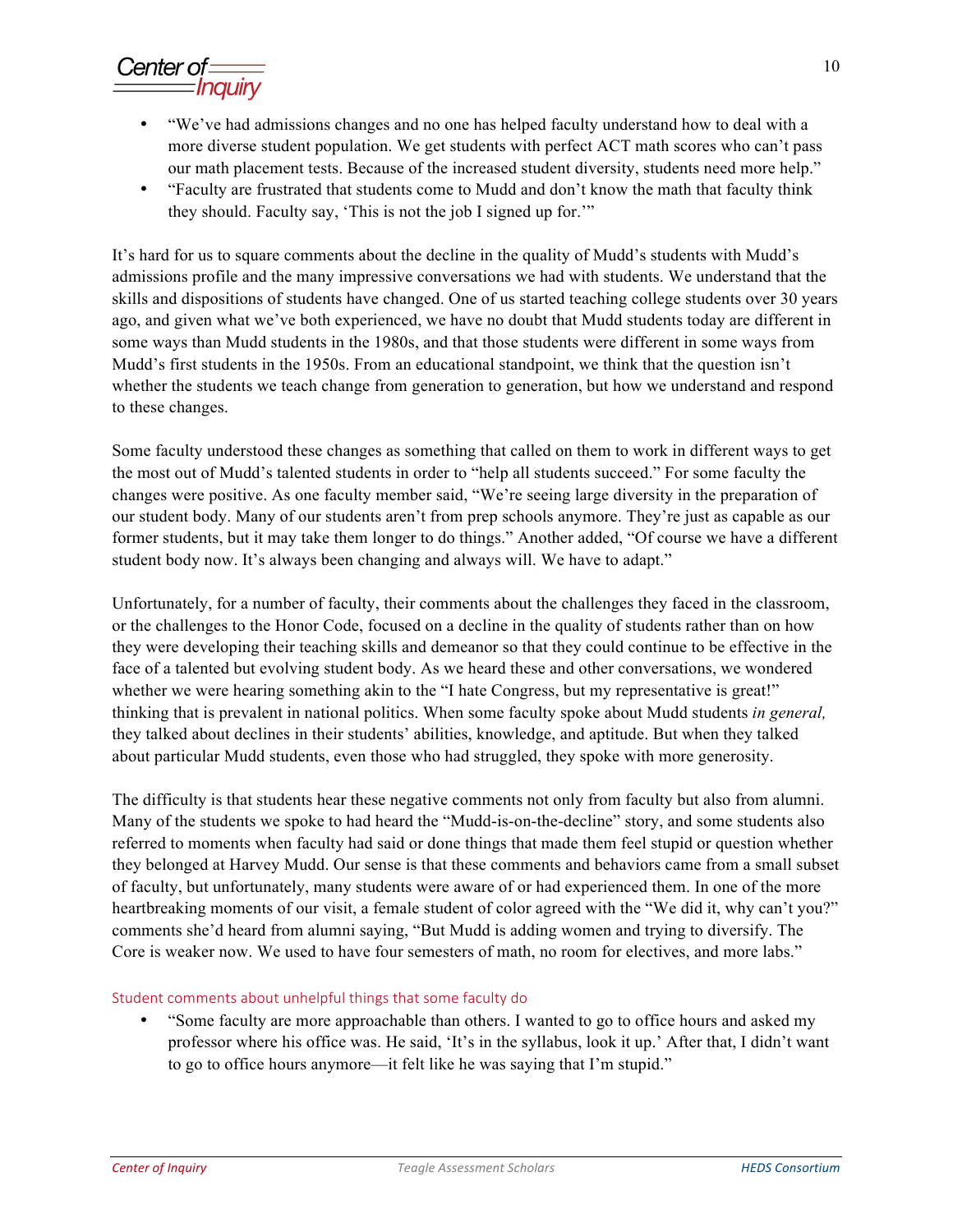# Center of *Inquiry*

- • "I feel like some professors don't want to teach Core classes, like they feel they're too basic, too faculty about things you don't understand, they make it seem like it's just obvious." low for them. Faculty will say, 'This is simple, you should know this.' If you try to talk to these
- "The tone of one of my professors is tough. I go to office hours and I feel like he's saying, 'You're just a dumb-ass.' I got used to it, but it doesn't help a lot of students."
- • "Most professors forget what it's like to struggle with a certain concept."
- • "Some faculty, subsets of particular departments, think of grading in a certain way and grade very hard."
- • "Students are angry about this course. They go to office hours and ask faculty for help. The faculty member asks if they did they reading, and when students say yes, the professor says, 'Well, it's in the reading.' You ask faculty for help and they say no."
- • "Faculty in Department X are hit or miss. The way they approach conversations can be a problem, like when they say, 'Didn't you learn this in high school?' One professor made students in my class cry, and I was like, 'Is this what college is going to be like?'"
- "I came here loving subject X, but the Core destroyed that—it was plug and chug. Professors weren't interested in teaching the classes; I didn't see passion or interest from them."
- • "Some classes are challenging in a way that's empowering, and some are challenging but not empowering. It all comes down to the faculty."
- • "Some faculty have an interesting sense of humor. Some professors aren't emotionally intelligent. I know them better now, and see that they care, but it was hard. Sometimes you ask a question and they make it sound like it should be obvious. It's their tone. If you ask a question they think is obvious, they'll say, 'Well, what do we remember about X? We went over this a few weeks ago."
- • "Department X can be off-putting at times; they can be sassy. But they care. I've gotten used to it, but I've seen lots of friends struggle with this department."
- • "I went to office hours and as the professor was walking me through a problem, he made a mistake and couldn't finish it. Then he said, 'Well, the rest is just math.' That wasn't helpful."
- • "For some classes, you really need to know that you want it. Some classes were not taught in a way that was conducive to me. The text was not assigned and the professor wasn't helpful when I went to office hours—he told me just to do the work and grind through the problems. Or he just regurgitated lectures and didn't help me understand."
- "I'm angry at Department X. They provide negative motivation to learn."

 We are certain that some of the negative faculty comments students reported were meant to challenge and motivate them, or they may have been poor attempts at humor. Unfortunately, as we've found in our research on diversity,<sup>6</sup> negative comments have more impact than supportive comments. As one student said, "One of my professors makes 'humorous comments,' and if you're not completely confident in your ability in that subject, it can destroy you. There is a poisonous culture in certain areas of HMC."

 A number of faculty commented on the fact that Harvey Mudd students have difficulty seeking support. Some of them saw that as students being unwilling to admit that they needed support, but others saw it as connected to some of the negative comments we cited earlier.

 $\overline{a}$  negative diversity interactions shape students' cognitive outcomes, *The Journal of Higher Education.*  6 Roksa, J., Kilgo, C.A., Trolian, T. L., Pascarella, E. T, Blaich, C. F, & Wise, K. S. (pending review). Engaging with diversity: How positive and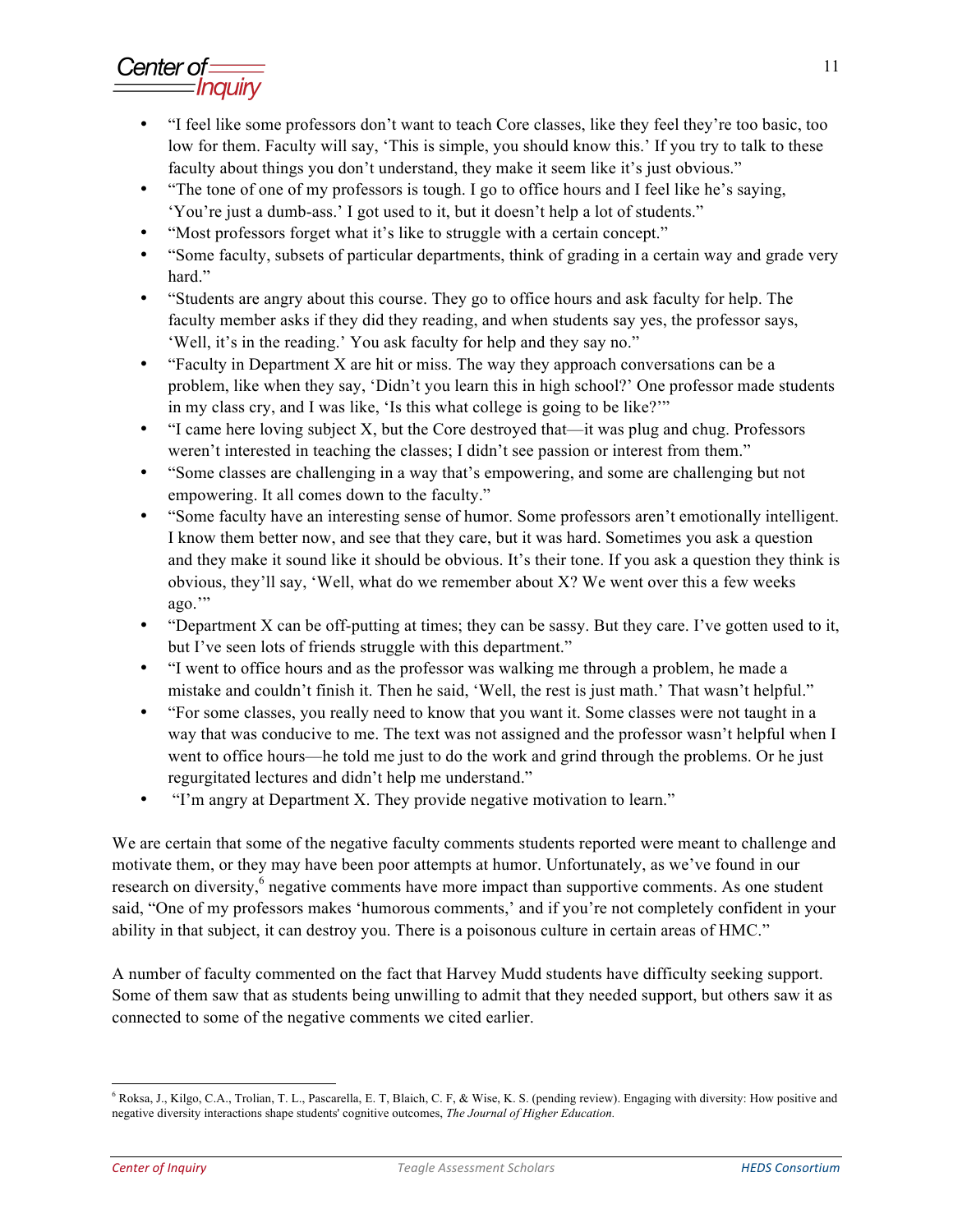Center of

#### Faculty comments about students' unwillingness to seek support

- • "There's a stigma about asking for help here. I try to encourage students to come to office hours, but it's not seen as a good thing."
- "There's a shame around deficits. Students try to hide what they don't know."
- • "Failure is a tricky thing here. You can get on the bad side of an instructor, a major, a department. You might choose another major because of this. Failure is dangerous for students. Faculty are not always as generous as we could be; we don't always see failure as formative."
- • "We celebrate people who know exactly what they're doing, and students are hungry for examples of more circuitous paths. Scientific practices reinforce notions of certainty—the meandering, circuitous nature of science has been written out of the books. Summer research is the only place where students learn this, and it's still hard for them to deal with failure then."
- "Students here don't want to ask faculty for help. They don't want to be seen as stupid, and they won't ask for the help they need."

#### *Ratcheting student workload*

 We were surprised to hear how carefully many departments monitored the amount of time that students students focused enough attention on the department's classes. spent doing homework in their classes, and how quickly they increased the workload to ensure that

#### Faculty comments on ratcheting student workload

- "The mentality here is, 'Do it all and . . .' Departments don't want to give anything up."
- "To get students' time, you need to give them a problem set, something tangible to work on so they spend time on it. It's an arms race."
- • "Could we have a better sense of collectivity at HMC and not always just look out for our own major?"
- "If you want to get students' time in the Core, you give them a problem set. We all do it—it's an arms race"

 In essence, according to some of the comments we heard, departments are competing for a finite resource: students' time. Each department ratchets up the workload in order to keep students' attention and to squeeze in more essential concepts. But at some point, when students are stretched far enough, all this results in is departments stealing students' time from one another in a zero-sum game. Many of the students with whom we spoke appeared to be at this point.

#### Upholding the Honor Code

 Our conversations about the Honor Code with students and faculty were striking because, if we didn't know otherwise, we would not have been able to guess that the students and faculty were talking about and students talked about the Honor Code in our conversations saying, "I feel like faculty only care about the cheating part of the Honor Code, not the rest of it." Most students talked about the Honor Code as a broad "Don't be jerk" dictum that should guide students in their life at Mudd, inside and outside of their academic work. Students did not talk about the Honor Code in legalistic or technical terms, but as a golden rule or guideline that exemplified the kind of decent, noncompetitive community they wanted Mudd to be. On occasions when they started talking about specific behaviors, such as whether one should the same thing. One student unknowingly provided a fair summary of the difference between how faculty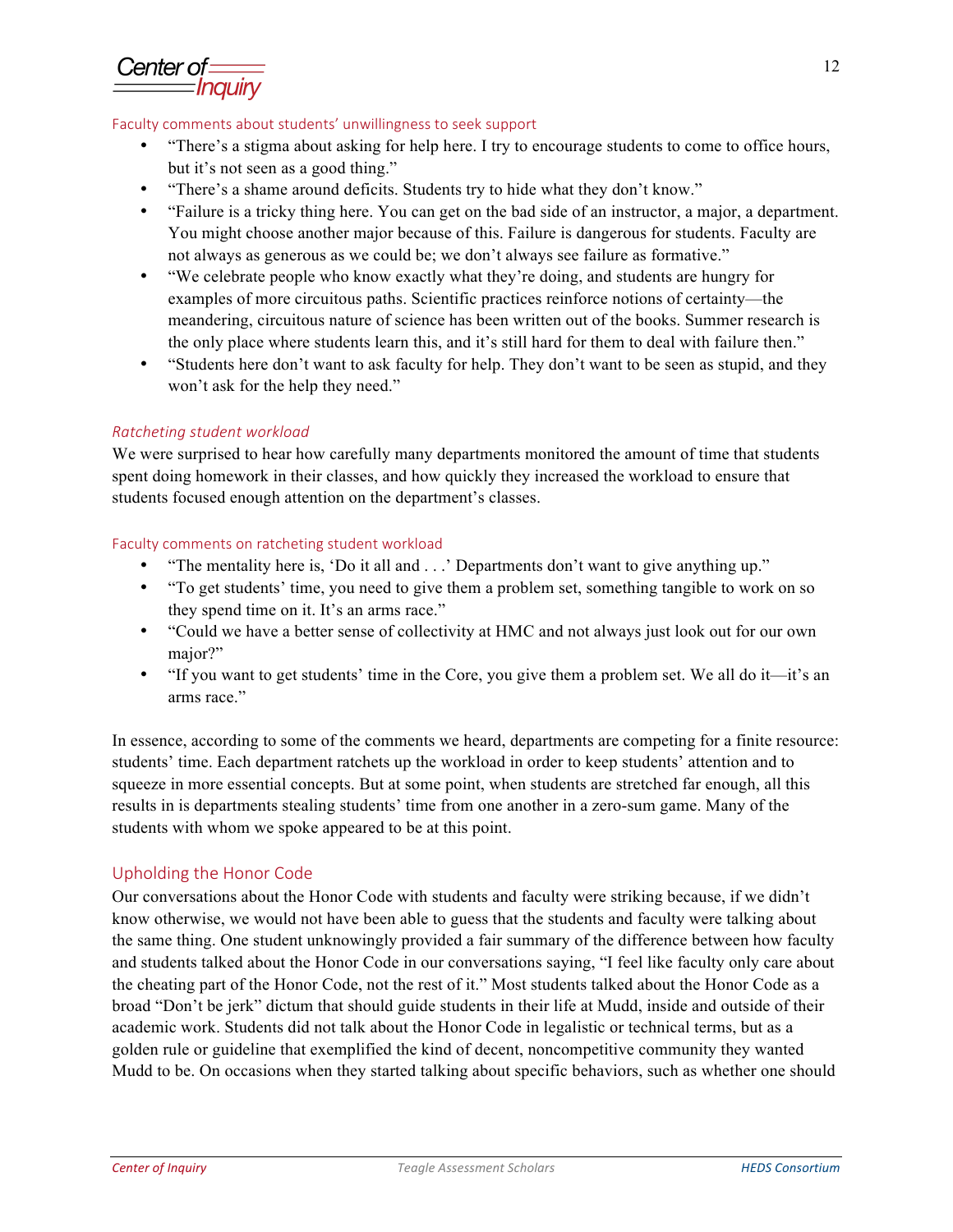Center of

 self-report for closing an exam a minute after the deadline, it was clear that students didn't agree on the answer.

#### How students described the Honor Code

- "It's a way of living."
- "Asking yourself, 'Would I be proud of my choices? Given a choice, do I make the right choice?"
- • "I feel the benefits of the Honor Code when I can leave my stuff unattended on campus. I don't feel like I'm governed by the Honor Code in class, but I feel like the Honor Code is present when I'm walking around."
- • "We treat it as, 'Be good to each other, don't be a jerk, don't die (i.e., don't drink too much).'"
- • "The Honor Code makes the place close-knit and really chill."
- • "It's one of the reasons I came to Mudd. It facilitates trust between students and faculty and students and other students. It allows us to do different things, like have a student-run machine shop and have three-hour take home exams where you can cover more content."
- "The Honor Code is valuable because it allows us to take responsibility for our actions. We need to repair trust with the community if it's broken."

 Faculty discussions about the "why" behind the Honor Code were focused more on the qualities of taking credit only for one's work, being a professional, being ethical, and learning to make hard choices in difficult situations. We think it would be fair to say that the faculty conversations focused on helping students develop and adhere to important but abstract ethical principles, while the student conversations focused more on their social compact with one another.

#### How faculty described the Honor Code

- • "We value process over product here. It's important to do the work that leads to the product—it's not just about writing a great paper."
- "The Honor Code is part of professionalism, being the kind of people employers want to hire."
- "The Honor Code is a great example of integrity, but I don't take the time to explain it this way in class."
- "The morality behind the Honor Code—students are cheating themselves if they do well on homework but then fail on an exam."
- "The Honor Code is part of the character of HMC. We want graduates to be ethical leaders, people who don't take the easy way out. Learning how to make choices in tough situations takes practice."

 In many ways, the difference in the way that students and faculty talked about the Honor Code reminded us of Carol Gilligan's important work on the difference between masculine and feminine moral voices, with many faculty adopting what Gilligan might call a masculine moral voice and many of the students adopting a feminine moral voice. For Gilligan, a masculine moral voice focuses on upholding justice and moral principles, while a feminine moral voice focuses more on respecting relationships and taking care of other people.<sup>7</sup> Our understanding is that Gilligan did not see these voices as fixed or mutually exclusive, nor did she believe that one voice was inherently superior to the other.

<sup>7</sup> Gilligan, C. (1982). *In a different voice: psychological theory and women's development*. Cambridge, MA: Harvard University Press.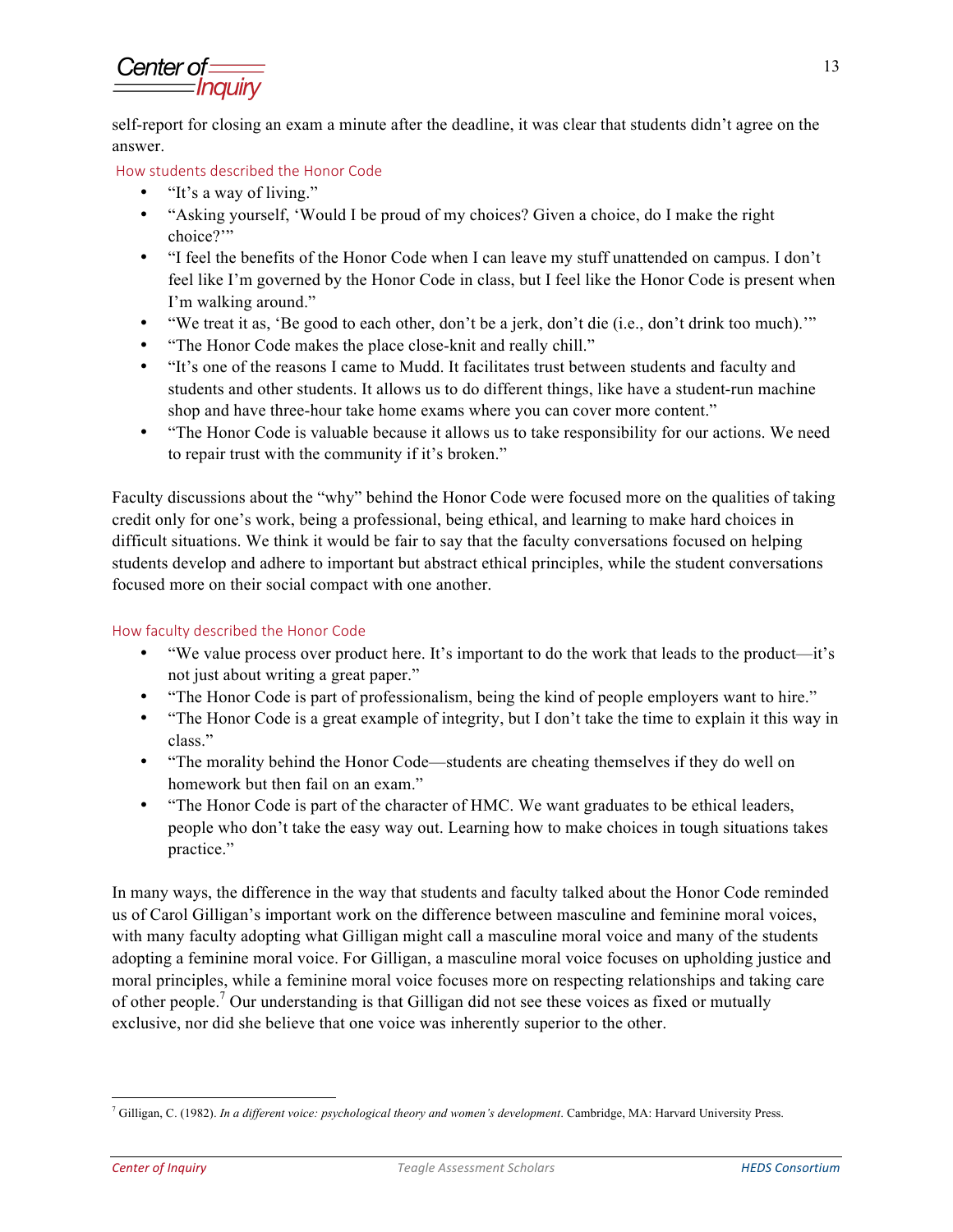Center of

 We raise this point not to argue for Gilligan's ideas, but to show an example of how two different groups of people may reflect on moral issues in ways that lead them to talk past one another or misjudge the extent to which the other "gets" certain moral principles. In some ways, this is what we heard in some of our conversations with faculty about the Honor Code. For these faculty, violating the Honor Code was a matter of mistakes, not misunderstanding. Students violated the Honor Code because they had too much work, they were too worried about their grades, or they were succumbing to the intense workload.

#### Faculty ideas about why students violate the Honor Code

- • "They're desperate for time, desperate to get their work done, and they take shortcuts."
- "They say they can always just look it up in the real world."
- • "The pressures students feel from the workload are putting pressures on the Honor Code. HMC has an oppressive curriculum."
- • "Students make subtle justifications for cheating because of the challenging environment."
- • "A self-enforcing Honor Code isn't natural for students."
- • "Students have temptations to cheat—concerns about getting a job, needing to be seen as smart by other students, approval from parents."
- "The workload and Honor Code violations are intertwined—you can't separate them."
- • "Pressure from parents, pressure everywhere, leads to shortcuts."
- • "What are the consequences if a student violates the Honor Code here? It's student-administered, and students have a hard time throwing the book at their peers. More students should be kicked out of college for Honor Code violations. Students at other colleges don't have a hard time kicking their peers out, but ours do. Why won't our students do this? We're behind the curve here."

 However, a number of other faculty took a more developmental approach and wondered where and when students had the opportunity to reflect on their own behavior and some of moral ideas that faculty valued. For example:

- • "There's a lack of clarity and fudging in gray areas—questions about appropriate collaboration."
- • "Learning to collaborate is really a learning curve for students. Learning intellectual honesty and integrity doesn't come naturally."
- to step back. If they had time to step back and reflect, they might not be as prone to succumbing • "Students don't have valves to release pressure from hard classes here. They lack time to reflect, to pressures that might lead to cheating."

 In one of our conversations with faculty we asked, "Where do students learn why violating the Honor Code is wrong?" One faculty member said, "When did we start having to explain why cheating is wrong? We shouldn't have to do this." But several others in the group agreed that students need to learn the "whys" of the Honor Code. One person even said, "That is more important than the technical prowess we value, but I don't take the time to do this in my class." Someone else thought that "there are places in the curriculum for more mindfulness around areas of character building."

We also asked students where they learned the "why" behind the Honor Code. They said:

- "We don't have a conversation about the 'why' behind the Honor Code at HMC."
- "If I ever saw a case, I don't know what I'd do. The policy isn't clear."
- "There's doubt around the Honor Code. We don't talk about it and that makes it more amorphous."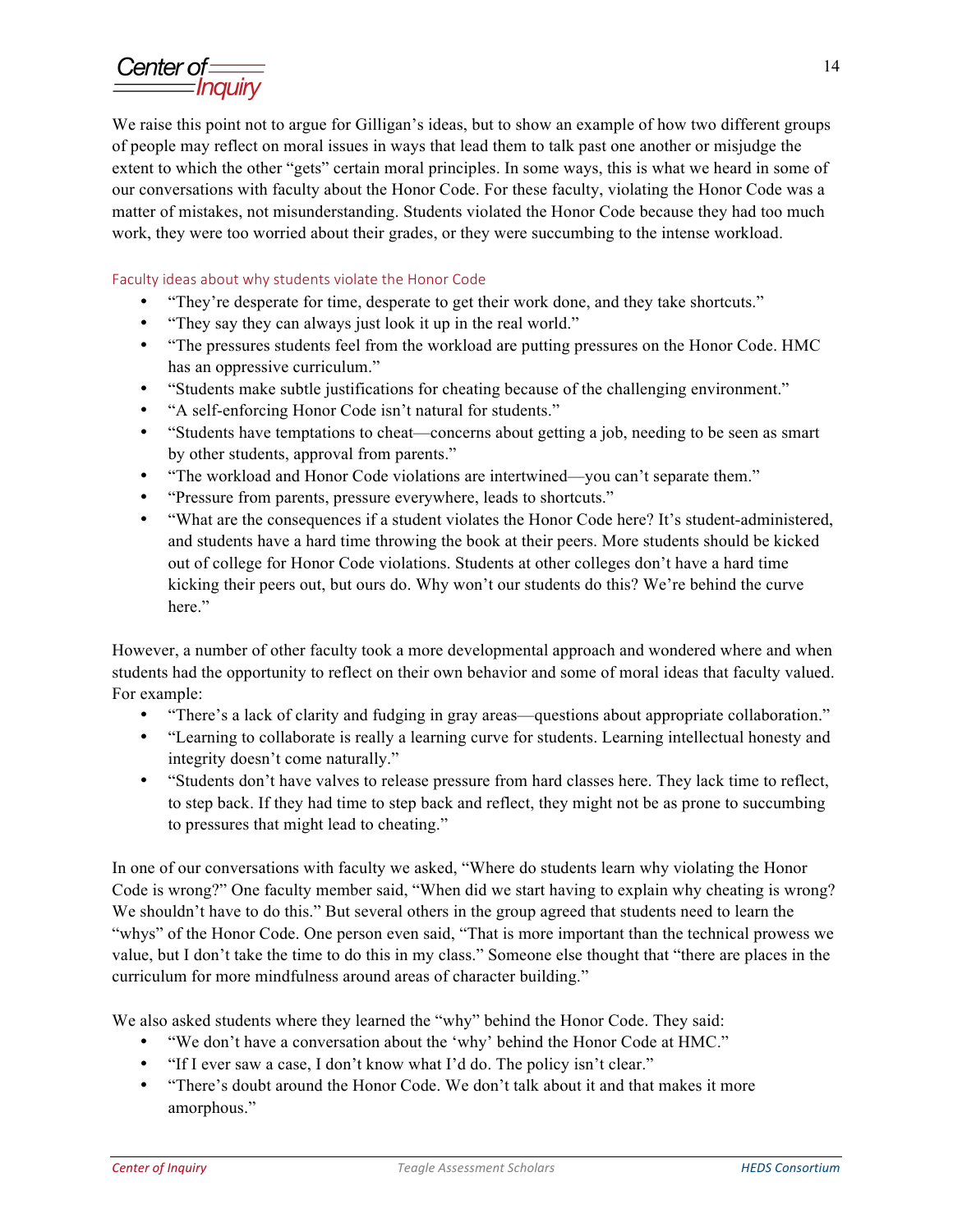Center of *Indully* 

- "Where's the line in terms of Honor Code violations? There's a lot of disagreement among students about this."
- • "The Honor Code information during orientation was scary. It was just a list of things I couldn't do—there was nothing about the reasons behind the Honor Code. It was scary to think about reporting on friends. In practice though, if I see a friend cheating, I just mention it to them and they're usually embarrassed. The impression I got from orientation is different than what it is in practice, and I like what it is in practice."

 For the students we spoke with, their education at Mudd about the principles behind the Honor Code (not the things that were and were not violations) came mostly from other students. So it is not surprising to us that their perspective of the Honor Code includes how students should treat one another.

 It may be useful to think of the concern around the Honor Code as an educational issue. What do Harvey Mudd faculty want students to learn from the Honor Code, and where and how will they learn it? In our view, if a student learns that X is permissible and Y isn't, they've learned a rule. If a student learns *why* X is permissible and *why* Y isn't, they've been educated. Our sense from our conversations with students is that, when it comes to academic honesty, Mudd students earnestly focus on the rules (i.e., Should I self- report if I closed an exam one minute too late? Is it okay if I get help from another student to figure out this problem?), but not the integrated rationale behind the rules. Where at Mudd does the education behind the Honor Code take place? Who is responsible for it? Our response to the argument, "When did we have to start explaining why cheating is wrong?" is similar to our response to the argument, "When did we have to start teaching these more basic concepts in math?"—when Mudd students needed these things so that they could fully develop in the ways identified by Harvey Mudd's mission and core values.

 If Harvey Mudd faculty choose to develop a more intentional process to help students understand the principles behind the Honor Code, we think it would be wise to remember something we heard in our conversations with faculty: "We need to fix the Honor Code, but I'd like to find a way that doesn't involve faculty taking control. I don't want to create an 'us vs. them' environment. We need to figure out how to fix it at the cultural level." We think this is sound advice.

 We should also note that our conversation with the students on the Honor Board was different from our conversations with students in general. We were impressed by how seriously they took their work, right up to a careful examination of trend data on Honor Code violations that they prepared specifically for our meeting. (It was a pleasure talking with such numerate students!) However, it was clear that their work on the Honor Board was challenging:

 Serving on the Honor Board is psychologically draining. A violation shows that the Honor Code didn't work. I wonder, "How can I judge someone who is in a different situation than me?" There are shades of grey. You make a decision on the case and then render a judgment, and you realize how that judgment will affect the person—that makes determine the consequences. it very personal. In one case, it took one hour to reach a verdict and six hours to

 However draining it is, this caution is appropriate. Consequently, we were surprised when the conversation switched from a careful discussion of gray areas and the serious responsibilities they had in determining the consequences of Honor Code violations to a much more black-and-white view of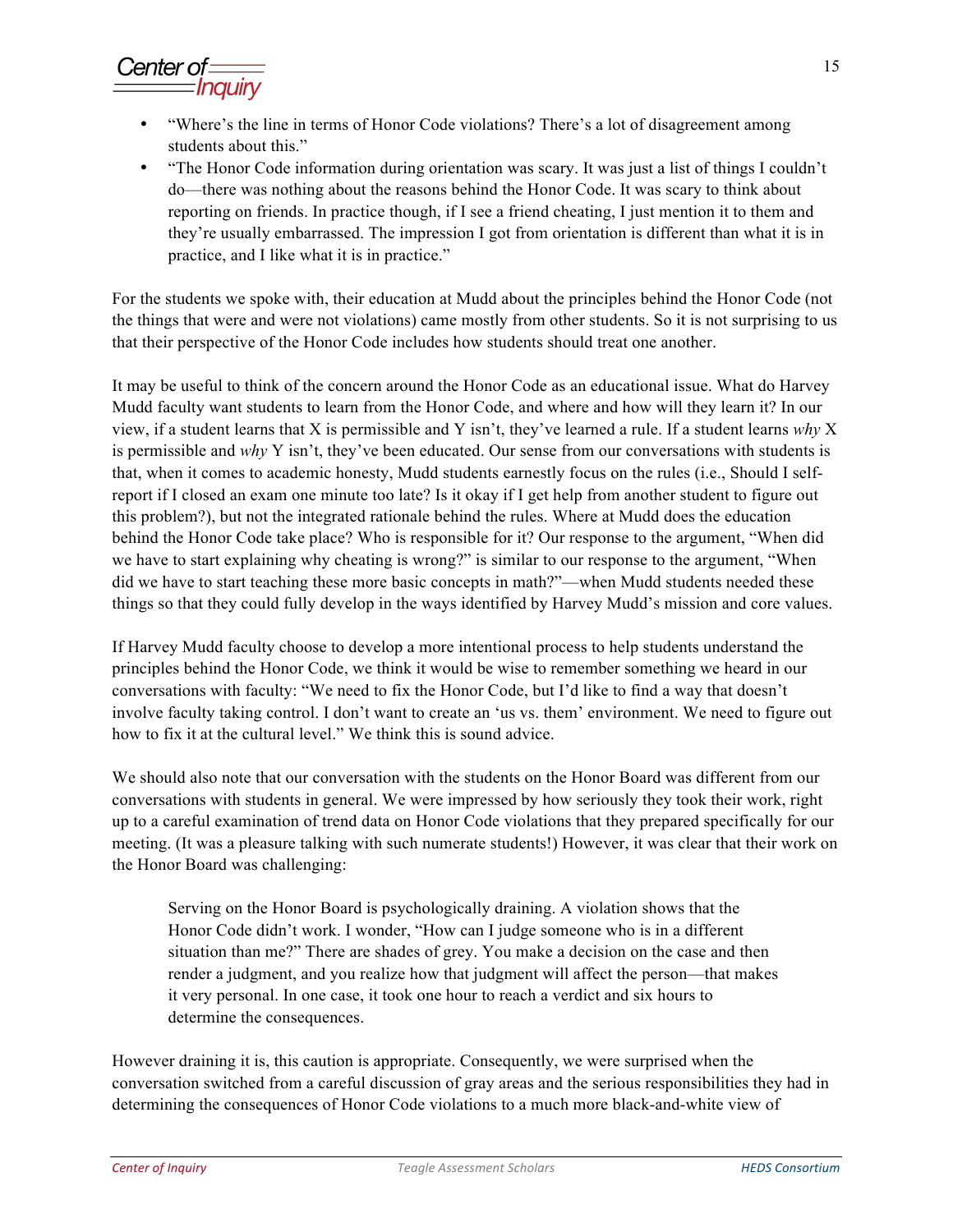# Center of:

 students on the Honor Board would also benefit from further guided conversations about the differences between laws and morality, what justifies "being smacked down," and again, some of the deeper principles behind the Honor Code. As impressed as we were with the students on the Honor Board, we would be hesitant to allow them to mete out punishments as serious as expulsion, which is the role some faculty wanted them to play. infractions in which they saw their role as "laying down the law." It was clear to us that some of the

### Conclusion

 Our reflections on what might benefit Harvey Mudd's students are founded on the college's two most important assets: incredibly talented students and deeply committed faculty. No one with whom we had also think there are things that should be better—things that, if they go unchecked, will undermine Harvey the privilege of speaking was going through the motions. Harvey Mudd is truly an amazing place. But we Mudd's unique mission and service to its students.

 We have enjoyed the opportunity to speak with students at well over a hundred colleges and universities ethic, willingness to see failure as their own, and generosity toward those who were unkind to them. Harvey Mudd students are also ambitious and driven, but in ways that good teachers can harness toward good educational ends. That's why it broke our hearts to hear the blunt concerns about the general decline of Harvey Mudd students from some faculty, and the hopefully well-intended but harsh and demeaning comments that students heard from some of their faculty. Faculty we've met at other schools would give their right arms to teach students like Harvey Mudd students. Harvey Mudd faculty are privileged to have the students they have however they have changed, and while we heard this from some faculty, we did not hear it enough. It is so unlike our recent experience at an Ivy League university where faculty responded to the question of why they like to teach in a particular program by exclaiming in unison, "The students, of course!" and then talking about the joy of having the opportunity to work with students of such high in the last decade, and we have never heard such a wonderful combination of intelligence, maturity, work but unformed potential.

 The Teaching and Learning Committee asked us to "review and recommend strategies for the Teaching and Learning Committee (TLC) as we plan future work with faculty in supporting our students in two specific ways: (1) upholding the Honor Code and (2) appreciating their own growth and success in a challenging curriculum." Our recommendations are simple: first, be more generous in addition to being tough, and second, create time for students to develop the qualities that the institution values, including the values behind the Honor Code.

 The answer seems to be simple. They struggle in a curriculum that not only is intellectually demanding, but also creates so much work that the best these incredibly bright, ambitious students can do across their courses is "okay." Focusing on one or two courses in which to excel means doing poorly in their other courses, unless those are HSA courses, which they treat as relief valves. So, accomplished students are consistently falling short of their desire to be excellent. As their confidence wanes and as they begin to doubt themselves, they hear, "You should've learned that in high school" or "That's so basic, you should get that." Hearing these comments from faculty whose opinions they revere, even if it's only a few faculty, confirms their doubts. Under these conditions, not appreciating your own growth and success is a rational response. If nothing else changes, students would benefit if more of the faculty, especially those Why don't Harvey Mudd students appreciate their own growth and success in a challenging curriculum?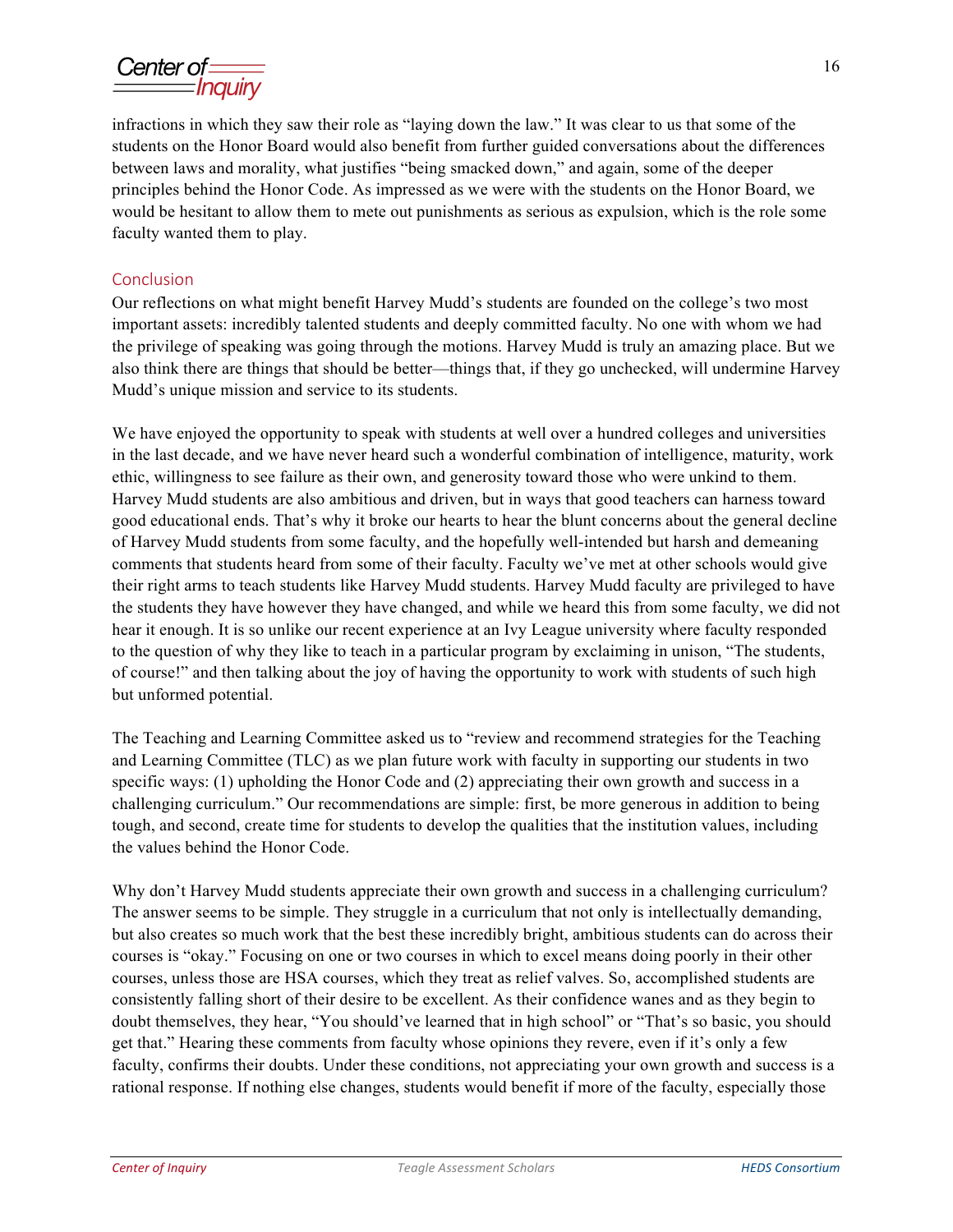Center of

 teaching in the Core, blended being both demanding *and* supportive, as well as tough *and* willing to work with the talent they have.

 Second, if Harvey Mudd truly values the liberal arts beyond the "shortcomings of a traditional, narrow technical training,"<sup>8</sup> then it needs to express those values by creating time for students to truly engage in work in technical courses, to reflect on the deeper purpose of the Honor Code and its implications for their work, and to cultivate other humane interests and passions. This will require more than just creating space in students' schedules for other activities. Given the culture at Mudd, which values technical academic work above all else, and the pressures that students feel, students will inevitably fill empty spots for students to engage in these other kinds of work and help students learn how to do it well. For example, the capacity to reflect is not innate—people must learn how to do it and get feedback on their efforts. We understand, of course, that making changes like this will mean reducing some of the workload in the their courses outside of the sciences, to reflect on how what they learn in these courses connects with their in their calendars with more tech classes. Harvey Mudd faculty and staff need to structure opportunities technical courses.

 Is it possible that students might truly learn and retain just as much, if not more, if some of Harvey Mudd's technical courses covered a little less content with more of a focus on depth and quality? Please note, we are not saying that Harvey Mudd should reduce the amount of work that it asks of students. Indeed, not one student suggested that Harvey Mudd should get easier. They wouldn't respect themselves if it did. Instead, we are asking whether there is a different way of being demanding that produces deeper and broader learning.

 The key, we think, to addressing the questions that the Teaching and Learning Committee asked us is to reflect carefully on whether Mudd's curriculum, as it is now implemented, has reached a point of diminishing marginal return, so that each additional problem set and each departmental attempt to garner more time from students results only in taking time away from the work they are doing in some other aspect of their education. We're not only talking about taking away time from other science departments, of thinking and knowing in their HSA courses or from the out-of-class and non-academic activities that are a hallmark of a residential liberal arts college. but also taking away the kind of reflective time that students need to benefit fully from the different kinds

 We also aren't suggesting changes in the structure of the curriculum. What we are suggesting is a conversation that starts from the premise that the sum total of students' work across their courses every semester should be intense, but it should also allow students who work hard the chance to fully engage all of the liberal arts goals that distinguish Harvey Mudd from other technical institutions. This will be a challenging conversation because it will require some departments that are not accustomed to giving up some of their hold on students' time to do just that. It will require a conversation across the entire they are lowering their standards. Faculty in many departments don't currently have to make hard decisions about where and on what, *as a whole,* students should be spending their time because, by competing and ratcheting up the workload with faculty in other departments in what may be a zero-sum game, they let the students figure out where they will put their effort and where they will make do. In our institution and this will be challenging because at every step along the way, some faculty will feel like

<sup>8</sup> https://www.hmc.edu/about-hmc/